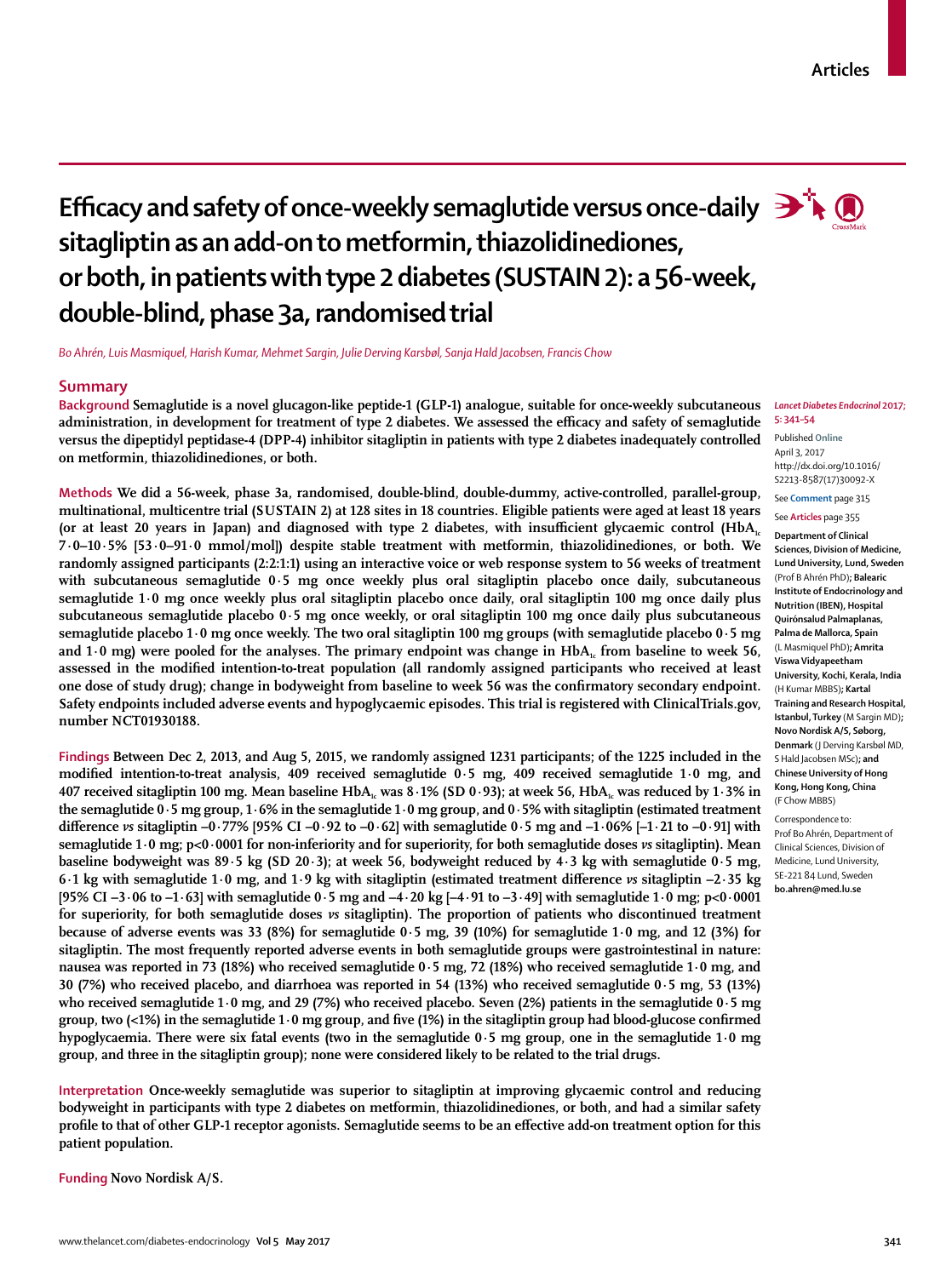#### **Research in context**

#### **Evidence before this study**

We designed this trial on the basis of preclinical evidence from the development of semaglutide and early (phase 1 and 2) clinical studies of the drug. Various long-acting glucagon-like peptide-1 (GLP-1) receptor agonists and drugs from other classes that are suitable for once-weekly dosing are approved for use in the treatment of type 2 diabetes. Because the biochemical methods of protraction differ between GLP-1 receptor agonists and drugs from other classes, the molecular properties of the different medications might have differential effects on efficacy or safety parameters in clinical use that remain to be established.

#### **Added value of this study**

The results of this trial show that, compared with oral sitagliptin given once daily, subcutaneous semaglutide given once weekly provides superior glycaemic control and greater weight loss, without an increased risk of hypoglycaemia, in

patients with type 2 diabetes inadequately controlled on metformin, thiazolidinediones, or both. The safety profile of semaglutide appears to be similar to available GLP-1 receptor agonists, consisting mainly of gastrointestinal events.

# **Implications of all the available evidence**

Semaglutide seems to be a promising treatment option for participants with type 2 diabetes. Clinical trial results reported so far suggest significant improvements in glycaemic control compared with placebo or established standards of care in participants with type 2 diabetes, as well as substantial weight loss, and findings from a separate dedicated cardiovascular outcomes trial have shown a reduction in cardiovascular events in high-risk patients. A comprehensive phase 3b clinical trial programme is planned to further investigate the efficacy and safety of subcutaneous semaglutide versus several other active comparators (including dulaglutide and canagliflozin).

# **Introduction**

Type 2 diabetes is a complex, progressive disease; despite the wide range of treatment options available,<sup>1</sup> many patients with type 2 diabetes do not achieve recommended blood glucose concentrations<sup>2</sup> (HbA<sub>1c</sub> <7.0% [53.0 mmol/mol];<sup>3</sup> HbA<sub>1c</sub> ≤6·5% [48·0 mmol/mol]).<sup>4</sup> Achievement of target blood glucose concentrations is a key goal of diabetes management because improved glycaemic control reduces the risk of associated microvascular and macrovascular complications.5 Weight reduction is also recommended in overweight patients as it is known to improve glycaemic control and cardiovascular risk factors.<sup>6</sup>

Several treatment options exist for improving glycaemic control in patients with type 2 diabetes. However, there are challenges associated with these options, including adverse events and other factors that can compromise adherence. Complex dosing regimens are known to affect adherence to therapy and might hinder achievement of glycaemic targets.7 Furthermore, many people with type 2 diabetes are overweight or obese and some drug regimens are associated with weight gain or an increased risk of hypoglycaemia.8 These drawbacks, together with regimen complexity when using several compounds, might contribute to poor adherence and reduce the proportion of patients achieving their  $HbA<sub>1c</sub>$  targets.<sup>1</sup>

Both glucagon-like peptide-1 (GLP-1) receptor agonists and dipeptidyl peptidase-4 (DPP-4) inhibitors can be used as second-line therapy when first-line therapy (mainly metformin) alone is insufficient for achieving glycaemic control.1 DPP-4 inhibitors and GLP-1 receptor agonists have different mechanisms of action by which they mediate their effects. DPP-4 inhibitors extend the half-life of endogenous GLP-1, whereas GLP-1 receptor agonists, resistant to DPP-4 degradation, provide supraphysiological stimulation of GLP-1 receptors.<sup>9</sup>

GLP-1 receptor agonists improve glycaemic control by stimulating insulin secretion and inhibiting the release of glucagon in a glucose-dependent manner, targeting the pathophysiological factors underlying the islet cell dysfunction associated with type 2 diabetes.<sup>10</sup> Importantly, GLP-1 receptor agonists also reduce bodyweight, by reducing appetite and energy intake.<sup>11</sup> DPP-4 is an enzyme known to act on various pharmacological and physiological substrates, including its inactivation of the incretin hormones GLP-1 and gastric inhibitory polypeptide, plus other hormones.<sup>12</sup> DPP-4 is targeted by DPP-4 inhibitors, which increase insulin secretion and suppress glucagon release through the increased half-life of endogenous GLP-1. Their specific modes of action result in different efficacy and tolerability profiles from those of GLP-1 receptor agonists. Furthermore, unlike GLP-1 receptor agonists, DPP-4 inhibitors do not generally reduce bodyweight.<sup>13,14</sup>

For first-generation GLP-1 receptor agonists, twice-daily or daily dosing is required.<sup>15</sup> Recent efforts have focused on developing GLP-1 receptor agonists for once-weekly administration, which could improve patient adherence and health-related quality of life.<sup>16</sup> Six GLP-1 receptor agonists have been approved for treatment of type 2 diabetes: exenatide (twice daily), lixisenatide and liraglutide (both once daily), and exenatide extendedrelease, albiglutide, and dulaglutide (all once weekly).<sup>10</sup>

Semaglutide, a novel GLP-1 receptor agonist with 94% structural homology to native GLP-1, is currently in development for the treatment of type 2 diabetes. It is similar in structure to liraglutide, $\mathbf{r}$  but important structural modifications make semaglutide less susceptible to degradation by the enzyme DPP-4, and thus more enzymatically stable.<sup>17</sup> These modifications also improve the specific high-affinity binding to albumin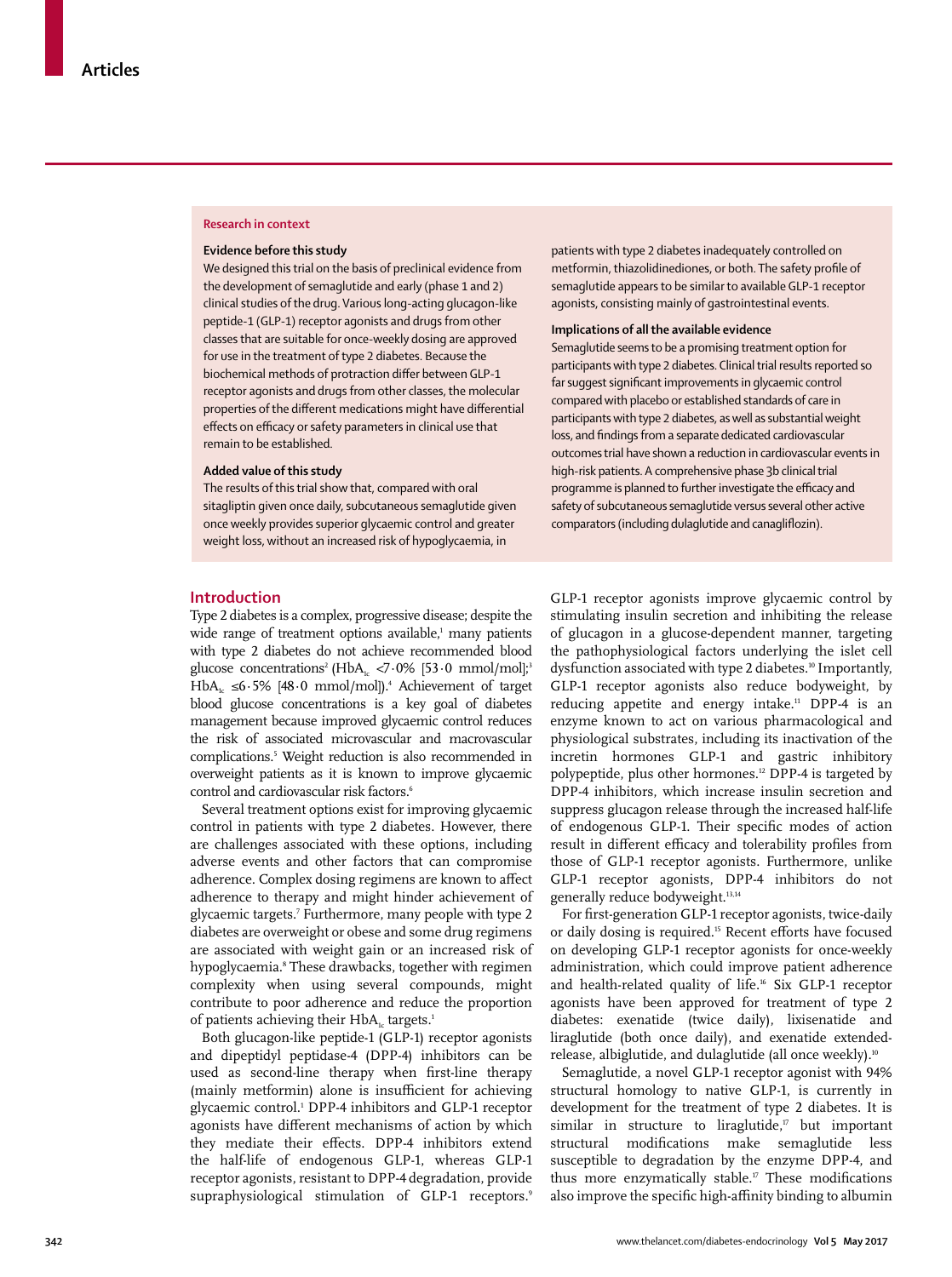and, overall, result in a half-life of about 1 week, making semaglutide appropriate for once-weekly subcutaneous administration.<sup>17</sup>

The efficacy and safety of subcutaneous semaglutide have been assessed as part of a large phase 3 trial programme (SUSTAIN). In SUSTAIN 1, a double-blind, randomised, international trial, the efficacy and safety of once-weekly subcutaneous semaglutide monotherapy compared with placebo in treatment-naive patients with type 2 diabetes was assessed over 30 weeks. The results showed that both semaglutide 0·5 mg and 1·0 mg significantly improved HbA<sub>1c</sub> and bodyweight compared with placebo ( $p<0.0001$  for all).<sup>18</sup> Similarly, in the 2-year SUSTAIN 6 cardiovascular outcomes trial of semaglutide treatment in patients with type 2 diabetes at high cardiovascular risk, semaglutide was associated with improvements in  $HbA<sub>i</sub>$  and sustained reductions in bodyweight compared with placebo, as well as reductions in the rate of cardiovascular death, non-fatal myocardial infarction, or non-fatal stroke.<sup>19</sup>

 Here we report the findings from SUSTAIN 2, a phase 3a clinical trial that assessed the efficacy and safety of semaglutide compared with a commonly used DPP-4 inhibitor, sitagliptin, as add-on treatment in patients with type 2 diabetes inadequately controlled on metformin, thiazolidinediones, or both.

## **Methods**

# **Study design and participants**

We did a 56-week, phase 3a, randomised, double-blind, double-dummy, active-controlled, parallel-group, multinational, multicentre trial (SUSTAIN 2) at 128 sites (hospitals, clinical institutions, or private practices) in Europe (Bulgaria, Czech Republic, Hungary, Norway, Portugal, Romania, Spain, Sweden, Turkey, and Ukraine), Argentina, Hong Kong, India, Japan, Mexico, Russia, South Africa, and Thailand.

Patients were eligible for inclusion if they were aged 18 years or older (or aged 20 years or older in Japan) and diagnosed with type 2 diabetes, with insufficient glycaemic control (HbA<sub>1c</sub> 7·0–10·5% [53·0–91·0 mmol/mol]) for a period of 90 days before screening while on stable treatment with either metformin (≥1500 mg), pioglitazone (≥30 mg), rosiglitazone (≥4 mg), or a combination of either metformin and pioglitazone or metformin and rosiglitazone. For patients unable to tolerate these doses, a maximum tolerated dose was used.

Exclusion criteria included treatment with glucoselowering drugs other than those defined in the eligibility criteria in the 90 days before screening (except for shortterm treatment [≤7 days] with insulin related to diabetes); history of chronic or idiopathic acute pancreatitis; a screening calcitonin value of 50 ng/L (50 pg/mL) or greater; personal or family history of medullary thyroid carcinoma or multiple endocrine neoplasia syndrome type 2; impaired renal function (estimated glomerular filtration  $[eGFR] < 60$  mL/min/1·73 m<sup>2</sup>); an acute coronary or cerebrovascular event within 90 days before randomisation or heart failure at any time (New York Heart Association class IV); and a BMI of less than 18 mg/kg² (post-commencement protocol amendment, applied in India only, according to local requirements). Full eligibility criteria are provided in the appendix. This See **Online** for appendixtrial was done in compliance with the International Conference on Harmonisation Good Clinical Practice Guideline and the Declaration of Helsinki and was approved by local ethics committees. We obtained written informed consent from all participants included in the trial.

## **Randomisation and masking**

We randomly assigned participants (2:2:1:1) to receive second-line therapy, irrespective of background medication or baseline  $HbA<sub>1c</sub>$ , with subcutaneous semaglutide (Novo Nordisk, Bagsværd, Denmark) 0·5 mg once weekly plus oral sitagliptin placebo (allphamed Pharbil Arzneimittel GmbH, Göttingen, Germany) once daily, subcutaneous semaglutide 1·0 mg once weekly plus oral sitagliptin placebo once daily, oral sitagliptin (Merck Sharp & Dohme Ltd, Northumberland, UK) 100 mg once daily plus subcutaneous semaglutide placebo (Novo Nordisk) 0·5 mg once weekly, or oral sitagliptin 100 mg once daily plus subcutaneous semaglutide placebo 1·0 mg once weekly, using an interactive voice or web response system. Semaglutide placebo was matched in volume to each dose of semaglutide, and sitagliptin placebo was identical in appearance, taste, and smell to sitagliptin, to ensure double-blinding (appendix). The two sitagliptin groups (one given 0·5 mg semaglutide placebo and one given 1·0 mg semaglutide placebo per week) were pooled for all analyses. The investigator, patients, and study funder remained masked to treatment assignment throughout the trial.

#### **Procedures**

After a 2-week screening period, participants received subcutaneous semaglutide for 56 weeks, followed by a 5-week follow-up period (appendix). Follow-up was planned for all participants for the duration of the trial, including those who discontinued treatment prematurely.

Participants in the semaglutide groups followed a fixed dose-escalation regimen. For semaglutide 0·5 mg, the maintenance dose was reached after 4 weeks of semaglutide 0·25 mg once weekly. For semaglutide 1·0 mg, the maintenance dose was reached after 4 weeks of semaglutide 0·25 mg, followed by 4 weeks of semaglutide 0·5 mg.

Once-weekly semaglutide or semaglutide placebo was taken on the same day of the week and injections could be administered in the thigh, abdomen, or upper arm. Both semaglutide and sitagliptin could be taken at any time of day, irrespective of meals.

Background medications, not exceeding the maximum approved dose in that country, were used in accordance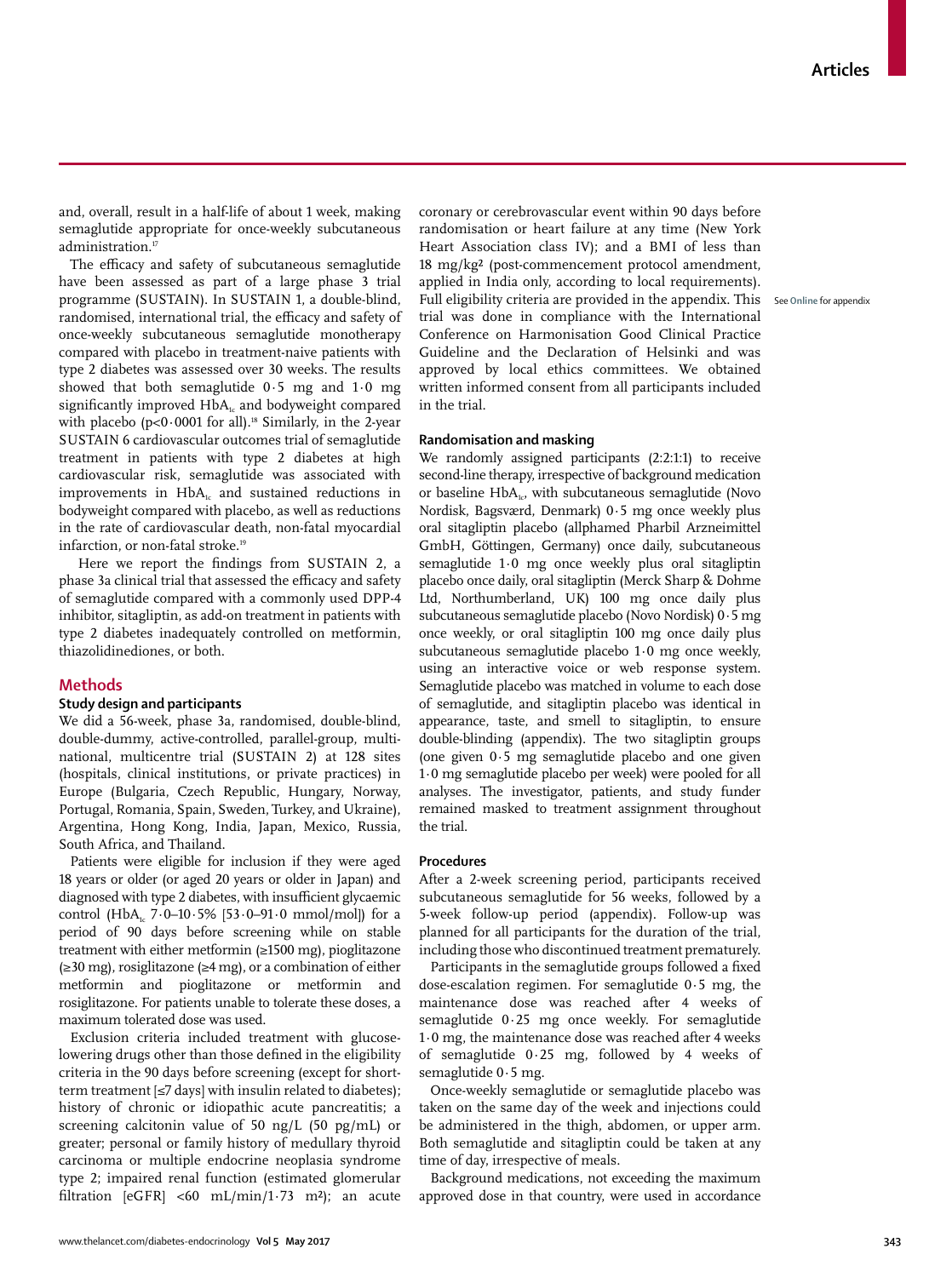with treatment guidelines or the local label at the discretion of the investigator. Participants continued background medications during the whole treatment period, maintained at the stable, pre-trial dose and frequency. Participants with unacceptable hyperglycaemia, despite treatment with trial product and background medication, were offered treatment intensification (rescue medication) according to prespecified rescue criteria at the discretion of the investigator (excluding GLP-1 receptor agonists, DPP-4 inhibitors, and pramlintide) as add-on to their randomly assigned trial product (appendix).

# **Outcomes**

The primary outcome was change in  $HbA<sub>k</sub>$  from baseline at week 56, and the confirmatory secondary outcome (included in the hierarchical testing and in the power calculation) was change in bodyweight from baseline to week 56. Other secondary efficacy outcomes were the proportion of participants who, at week 56, had achieved an HbA $_{\textrm{\tiny{lc}}}$  of less than 7 $\cdot$ 0% (53 $\cdot$ 0 mmol/mol), $^{\textrm{\tiny{3}}}$  an HbA $_{\textrm{\tiny{1c}}}$ of less than 7·0% (53·0 mmol/mol) without severe or blood glucose-confirmed symptomatic hypoglycaemia and no weight gain, or  $HbA<sub>i</sub>$  of 6.5% (48.0 mmol/mol) or lower;4 change from baseline to week 56 in fasting plasma glucose; self-measured plasma glucose (mean seven-point profile and mean postprandial increment, over all meals); insulin, C-peptide, glucagon, pro-insulin concentrations, pro-insulin–to-insulin ratio, homoeostatic model assessment of β-cell function and insulin resistance (HOMA-B/IR; all fasting); the proportion of participants at week 56 who achieved weight loss of at least 5% or at least 10%; change from baseline to week 56 in BMI, waist circumference (three consecutive waist measurements were taken at visit 2 [week 0] and visits 3, 5–9, and 11–13 [weeks 4, 8, 12, 16, 23, 30, 40, 48, and 56, respectively]), fasting blood lipids (measured at visits 2 [week 0], 9 [week 30], and 13 [week 56]) and systolic and diastolic blood pressure (measured at every visit including screening, except for phone visits at weeks 6 and 35), C-reactive protein concentration (measured at randomisation [visit 2; week 0] and end of treatment [visit 13, week 56]), patient-reported outcome questionnaires Short-Form (36) health survey version 2 (at randomisation and end of treatment), and Diabetes Treatment Satisfaction Questionnaire status (at randomisation and end of treatment).

Safety outcomes included the number of treatmentemergent adverse events; number of treatment-emergent severe or blood glucose-confirmed symptomatic hypoglycaemic episodes (defined as severe according to the American Diabetes Association [ADA] classification [event requiring assistance of another person to actively administer carbohydrates, glucagon, or take other corrective actions<sup>120</sup> or confirmed by a blood glucose value of  $\langle 3\cdot 1 \rangle$  mmol/L [56 mg/dL] with symptoms consistent with hypoglycaemia); change in pulse rate after 56 weeks of treatment; and occurrence of antisemaglutide antibodies during the trial. Treatmentemergent adverse events were defined as adverse events with an onset date (or increase in severity) on or after the first day of randomly assigned treatment and no later than the end of treatment, plus an ascertainment window of 42 days.

According to US Food and Drug Administration (FDA) requirements, and in an independent and blinded manner, an external event adjudication committee (EAC) validated reports of pancreatitis, neoplasms, and cardiovascular and fatal events (appendix). Blood samples were taken during site visits at all timepoints (except at week 48) and analysed at a central laboratory to assess levels of efficacy variables including  $HbA<sub>i</sub>$ , and fasting concentrations of plasma glucose, insulin, C-peptide, glucagon, pro-insulin, and lipids. Anti-semaglutide antibodies (measured at visits 2, 7, 9, 11, and 13 [weeks 0, 16, 30, 40, and 56, respectively]) and semaglutide plasma concentrations (measured at visits 3, 5, 7, 9, and 13 [weeks 4, 8, 16, 30, and 56, respectively]) were analysed at a specialist laboratory. Other laboratory analyses were done by the central laboratory. These clinical laboratory tests were based on both urine and blood samples and comprised haematology (eg, haemoglobin, haematocrit, and differential cell count), urinalysis (eg, urinary albumin:creatinine ratio, protein, and ketones), hormones (ie, calcitonin), biochemistry (eg, creatinine kinase, albumin, sodium, and potassium), and pregnancy (ie, β-human chorionic gonadotropin). Tests were done throughout the study between visits 1 and 14 (weeks –2 to 61), but not every variable was tested on every visit. Physical examination of body systems was done at screening (visit 1) and end of treatment (visit 13). An lectrocardiogram was done at randomisation (visit 2), week 30 (visit 9), end of treatment (visit 13), and follow-up (visit 14). Adverse events were recorded during each contact with site staff (every visit from randomisation to follow-up, at weeks 0, 4, 6, 8, 12, 16, 23, 30, 35, 40, 48, 56, and 61). Questionnaires were completed at randomisation and end-of-treatment visits. Assessment of safety laboratory parameters, physical examination, and electrocardiogram readings were also done.

## **Statistical analysis**

The trial was designed with 80% power to jointly establish non-inferiority and superiority with respect to the primary outcome (change in  $HbA<sub>1c</sub>$  at week 56) and superiority with respect to the confirmatory secondary outcome (change in bodyweight at week 56) when comparing both semaglutide doses to a pooled sitagliptin group under the following assumptions for  $HbA<sub>1c</sub>$ : no treatment difference, a non-inferiority margin of  $0.3\%$ , an SD of 1.1%, one-sided  $2.5\%$  significance level, and 30% premature treatment discontinuation. For bodyweight, the assumptions were a treatment difference of 1·5 kg and an SD of 4 kg. On this basis, 1200 participants were required to be randomly assigned in a 2:2:1:1 ratio.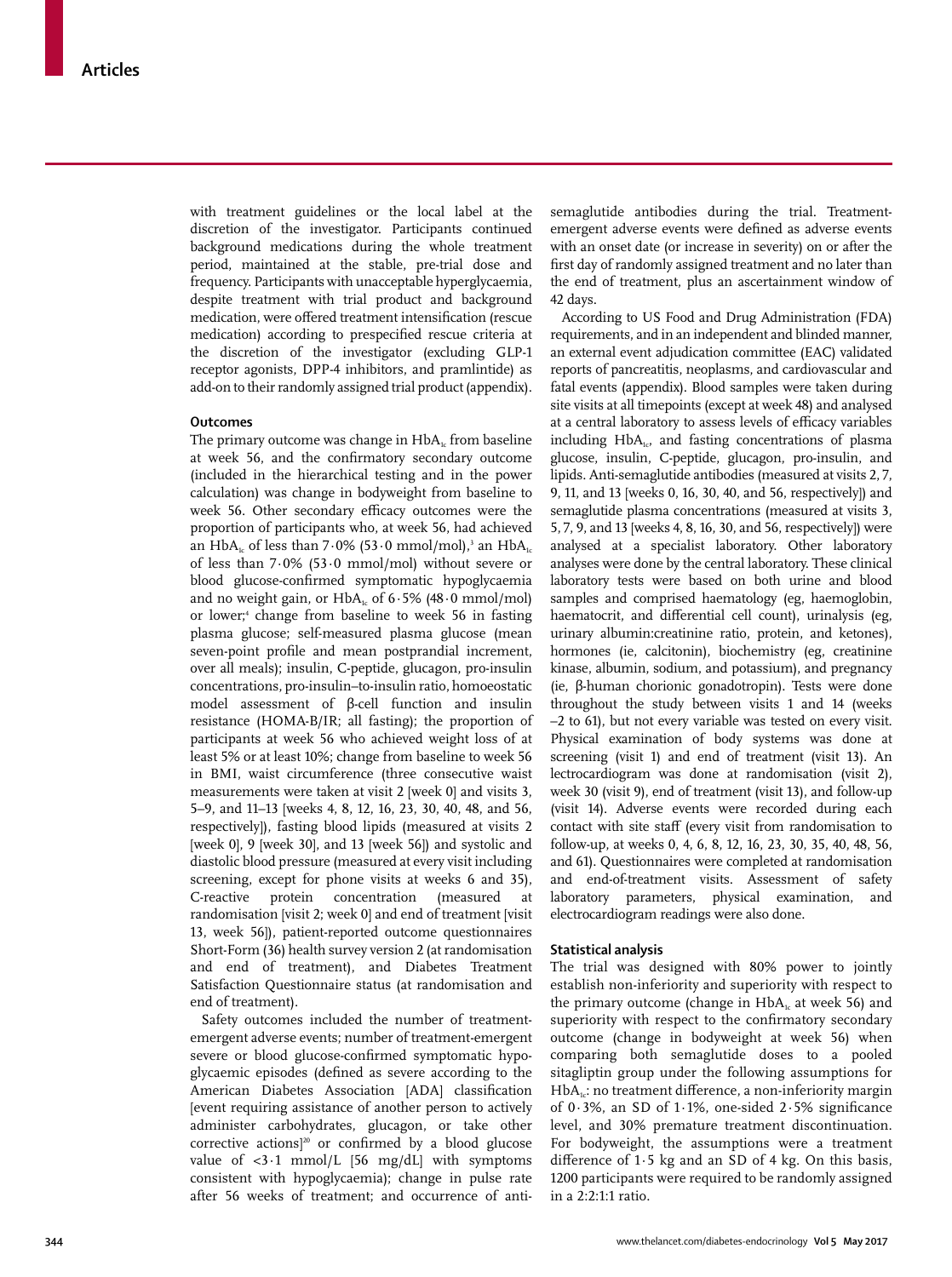Non-inferiority and superiority for the primary and confirmatory secondary outcomes (six tests in total) were assessed in a hierarchical manner to preserve the overall type-I error rate: non-inferiority in change in  $HbA_i$  for semaglutide 1·0 mg versus sitagliptin; non-inferiority in change in  $HbA_t$  for semaglutide 0.5 mg versus sitagliptin; superiority in change in  $HbA_i$  for semaglutide 1.0 mg versus sitagliptin; superiority in change in bodyweight for semaglutide 1·0 mg versus sitagliptin; superiority in change in bodyweight for semaglutide 0·5 mg versus sitagliptin; and superiority in change in HbA<sub>1c</sub> for semaglutide 0·5 mg versus sitagliptin (appendix). In the hierarchy, non-inferiority of  $HbA<sub>i</sub>$  was confirmed if the upper boundary of the two-sided 95% CI of the estimated treatment difference was below the non-inferiority margin of 0 $\cdot$ 3%, and HbA<sub>1c</sub> superiority and bodyweight superiority were confirmed if below 0% and 0 kg, respectively. All p values were two-sided, and a p value of less than 0·05 was considered to indicate significance.

Data from the two sitagliptin groups (sitagliptin 100 mg plus semaglutide placebo 1·0 mg and sitagliptin 100 mg plus semaglutide placebo 0·5 mg) were pooled in the efficacy and safety assessments. Efficacy was assessed in a modified intention-to-treat analysis. The modified intention-to-treat and safety analysis sets included all randomised participants exposed to at least one dose of trial product. Continuous outcomes were analysed with a mixed model for repeated measurements with factors for treatment, country, and the corresponding baseline value all nested within visit. Efficacy analyses, assessing an efficacy (de jure) estimate, were based on the modified intention-to-treat population and included data obtained before or at initiation of rescue medication (for those receiving rescue medication) or premature discontinuation of trial product. The robustness of the conclusions from the primary and confirmatory secondary analyses were assessed in several sensitivity analyses, including an analysis based on all data recorded after randomisation, assessing an effectiveness (de facto) estimate and a comparator multiple imputation analysis (appendix).

Responder outcomes were  $HbA_1$  less than 7 $\cdot$ 0%; HbA<sub>1c</sub> less than or equal to 6·5%; weight loss of 5% or greater; weight loss of 10% or greater; and  $HbA<sub>i</sub>$  of less than  $7.0\%$ without severe or blood glucose-confirmed symptomatic hypoglycaemia and no weight gain, all at week 56.



## *Figure 1***: Trial profile**

Trial completers calculated as all subjects with a follow-up visit. BHCG=β-human chorionic gonadotropin.\*Participants could have been ineligible for more than one reason. † Note that this number (n=41) differs from the corresponding number in table 3 (n=39). For one participant, the primary reason for premature treatment discontinuation was due to an adverse event, but the action to the drug was recorded as 'drug interrupted' rather than 'drug withdrawn'. Hence, this participant was recorded as having an adverse event, but this adverse event did not lead to premature treatment discontinuation. In an additional participant, the adverse event that led to premature treatment discontinuation was reported outside the on-treatment period (day –5) and thus is not included in the on-treatment adverse event summary tables.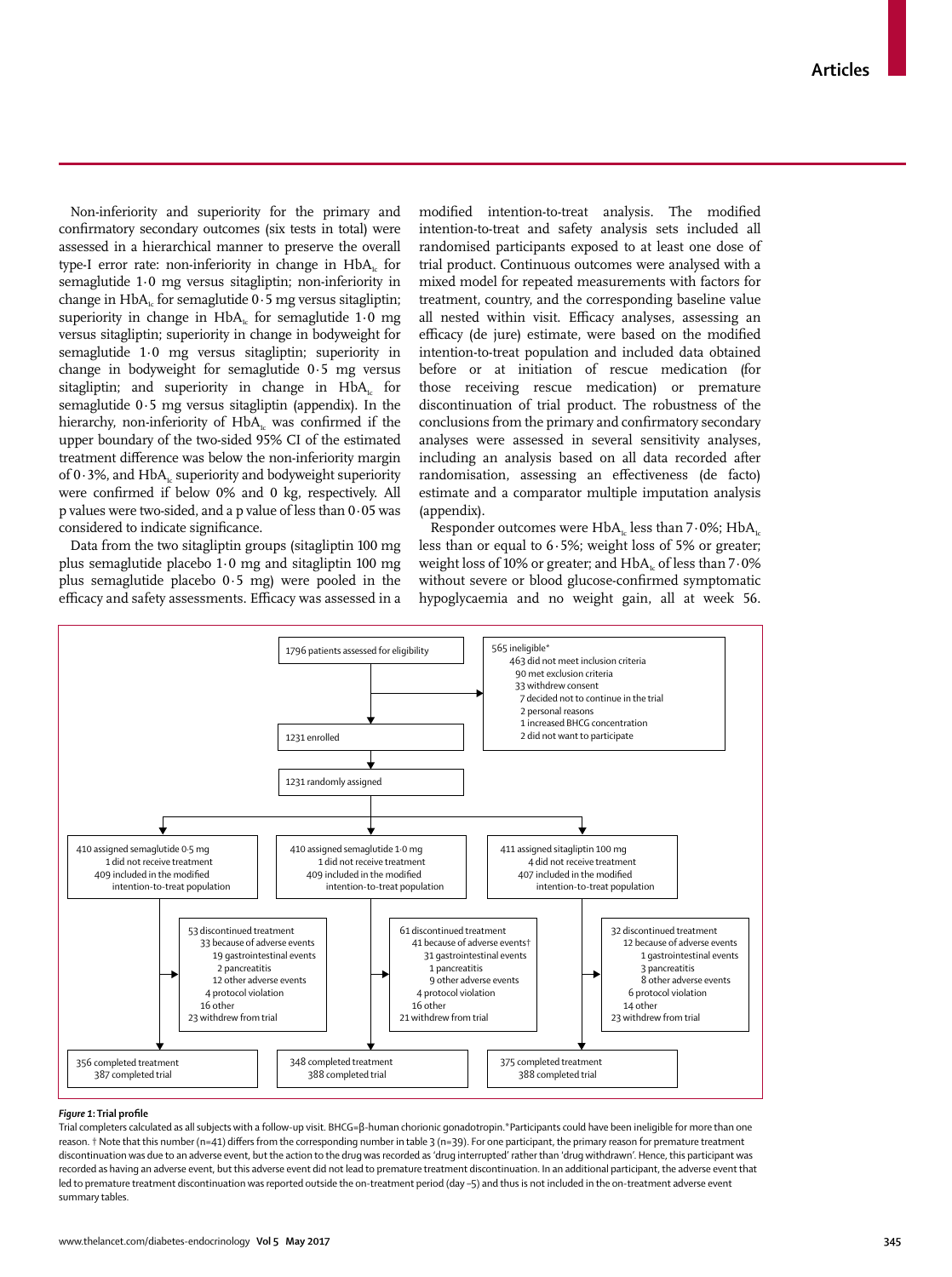|                                                                          | Semaglutide 0.5 mg<br>$(n=409)$ | Semaglutide 1.0 mg<br>$(n=409)$ | Sitagliptin 100 mg<br>$(n=407)$ |
|--------------------------------------------------------------------------|---------------------------------|---------------------------------|---------------------------------|
| Age (years)                                                              | 54.8(10.2)                      | 56.0(9.4)                       | 54.6(10.4)                      |
| $HbA_{1c}^*$ (%)                                                         | $8.0\%$ (0.9)                   | $8.0\%$ (0.9)                   | $8.2\%$ (0.9)                   |
| HbA <sub>1</sub> <sup>*</sup> concentration (mmol/mol)                   | 64.1(10.1)                      | 64.4(10.2)                      | 65.8(10.1)                      |
| Fasting plasma glucose<br>concentration (mmol/L)                         | 9.3(2.4)                        | 9.3(2.2)                        | 9.6(2.2)                        |
| Fasting plasma glucose<br>concentration (mg/dL)                          | 168.1(43.0)                     | 167.4(39.9)                     | 172.9(38.8)                     |
| Diabetes duration (years)                                                | 6.4(4.7)                        | 6.7(5.6)                        | 6.6(5.1)                        |
| Bodyweight (kg)                                                          | 89.9 (20.4)                     | 89-2 (20-7)                     | 89.3(19.7)                      |
| BM (kg/m <sup>2</sup> )                                                  | 32.4(6.2)                       | 32.5(6.6)                       | 32.5(5.8)                       |
| eGFR (MDRD; mL/min/1.73 m <sup>2</sup> )                                 | 97.00 (60.0-317.0)              | 97.00 (55.0-171.0)              | 98.00 (53.0-194.0)              |
| Sex                                                                      |                                 |                                 |                                 |
| Women                                                                    | 202 (49%)                       | 204 (50%)                       | 199 (49%)                       |
| Men                                                                      | 207 (51%)                       | 205 (50%)                       | 208 (51%)                       |
| Ethnic origin                                                            |                                 |                                 |                                 |
| Hispanic or Latino                                                       | 69 (17%)                        | 67 (16%)                        | 73 (18%)                        |
| Not Hispanic or Latino                                                   | 340 (83%)                       | 342 (84%)                       | 334 (82%)                       |
| Race                                                                     |                                 |                                 |                                 |
| White                                                                    | 279 (68%)                       | 279 (68%)                       | 281 (69%)                       |
| <b>Black or African American</b>                                         | 18 (4%)                         | 24 (6%)                         | 17 (4%)                         |
| Asian                                                                    | 106 (26%)                       | 99 (24%)                        | 102 (25%)                       |
| Diabetes medications at randomisation                                    |                                 |                                 |                                 |
| Metformin                                                                | 404 (99%)                       | 407 (100%)                      | 405 (100%)                      |
| Sulfonylureas <sup>†</sup>                                               | $1(-1%)$                        | $\overline{0}$                  | $1(-1%)$                        |
| Thiazolidinediones                                                       | 23 (6%)                         | 20 (5%)                         | 23 (6%)                         |
| Metformin plus<br>thiazolidinediones                                     | 20 (5%)                         | 18 (4%)                         | 22 (5%)                         |
| Combinations of oral blood<br>glucose-lowering drugs‡                    | $\overline{0}$                  | $\mathbf 0$                     | $1(-1%)$                        |
| Other concomitant medications at randomisation ( $\geq$ 5% in any group) |                                 |                                 |                                 |
| Proton-pump inhibitors                                                   | 43 (11%)                        | 20 (5%)                         | 37 (9%)                         |
| Platelet aggregation inhibitors§                                         | 70 (17%)                        | 85 (21%)                        | 83 (20%)                        |
| <b>Thiazides</b>                                                         | 40 (10%)                        | 28 (7%)                         | 28 (7%)                         |
| Sulfonamides                                                             | 46 (11%)                        | 47 (11%)                        | 37 (9%)                         |
| β-blocking drugs, selective                                              | 68 (17%)                        | 71 (17%)                        | 79 (19%)                        |
| Dihydropyridine derivatives                                              | 67 (16%)                        | 53 (13%)                        | 62 (15%)                        |
| <b>ACE</b> inhibitors                                                    | 95 (23%)                        | 107 (26%)                       | 109 (27%)                       |
| ACE inhibitors and diuretics                                             | 15 (4%)                         | 25 (6%)                         | 15 (4%)                         |
| Angiotensin II receptor<br>antagonists                                   | 82 (20%)                        | 69 (17%)                        | 69 (17%)                        |
| Angiotensin II receptor<br>antagonists and diuretics                     | 27 (7%)                         | 21 (5%)                         | 20 (5%)                         |
| HMG CoA reductase inhibitors<br>(statins)                                | 154 (38%)                       | 158 (39%)                       | 155 (38%)                       |
| Fibrates                                                                 | 26 (6%)                         | 23 (6%)                         | 17 (4%)                         |
| Thyroid hormones                                                         | 29 (7%)                         | 23 (6%)                         | 22 (5%)                         |

Data are mean (SD), median (range), or n (%). eGFR=estimated glomerular filtration rate. MDRD=Modification of Diet in Renal Disease. ACE=angiotensin-converting enzyme. \*Minimum or maximum HbA<sub>1c</sub> might be outside the range specified in the inclusion criteria as the baseline measurement was made at the randomisation visit rather than recruitment. †Both participants on sulfonylureas were randomly assigned in error and discontinued treatment within 8 days of randomisation to study drug. ‡One patient was receiving Mopaday, a tablet containing pioglitazone and metformin. §Excludes heparin.

*Table 1***: Baseline characteristics at randomisation**

Responder outcomes were analysed by logistic regression, where missing response data were imputed from the mixed model for repeated measurements applied to the underlying continuous data, and subsequently dichotomised. Patient-reported outcomes, mean sevenpoint profile, and mean of the postprandial increments at week 56 were analysed by an ANCOVA model with treatment and country as fixed factors and the associated baseline value as a covariate, because these were only measured at baseline and at the end of treatment. Apart from  $HbA_{1c}$ , bodyweight, fasting plasma glucose, BMI, waist circumference, self-measured plasma glucose, patient-reported outcomes, pulse rate, blood pressure, glucose metabolism, and β-cell function (HOMA-B and HOMA-IR), the values of the variables were log transformed before analysis.

Safety outcomes were summarised and assessed by descriptive statistics for all randomly assigned participants exposed to at least one dose of trial product. Supportive safety analyses using all data collected during the trial were also done.

The need for a data monitoring committee was considered by the trial sponsor in accordance with FDA and European Medicines Agency guidance; however, the trial was not considered to meet the need for a data monitoring committee. All statistical analyses were done with SAS version 9.3.

This trial is registered with ClinicalTrials.gov, number NCT01930188.

#### **Role of the funding source**

The funder participated in discussions regarding study design and protocol development, and provided logistical support during the trial. The funder obtained the data, which were assessed jointly by the authors and the funder. The authors interpreted the data and wrote the report, with medical writing services provided by the funder. The corresponding author had full access to all data and had final responsibility for the decision to submit for publication.

## **Results**

Between Dec 2, 2013, and Aug 5, 2014, we randomly assigned 1231 participants to treatment; of the 1225 participants exposed to at least one dose of study drug and included in the efficacy and safety analyses, 409 received once-weekly semaglutide 0·5 mg, 409 received once-weekly semaglutide 1·0 mg, and 407 received sitagliptin 100 mg once daily (203 in the semaglutide 0·5 mg placebo group and 204 in the semaglutide 1·0 mg placebo group; figure 1). 1163 (94%) participants completed the trial, which ended on Oct 12, 2015, at 61 weeks, in accordance with the protocol. 1079 (88%) of the 1225 participants completed treatment; 356 in the semaglutide 0·5 mg group, 348 in the semaglutide 1·0 mg group, and 375 in the sitagliptin 100 mg group. Rescue medication was provided to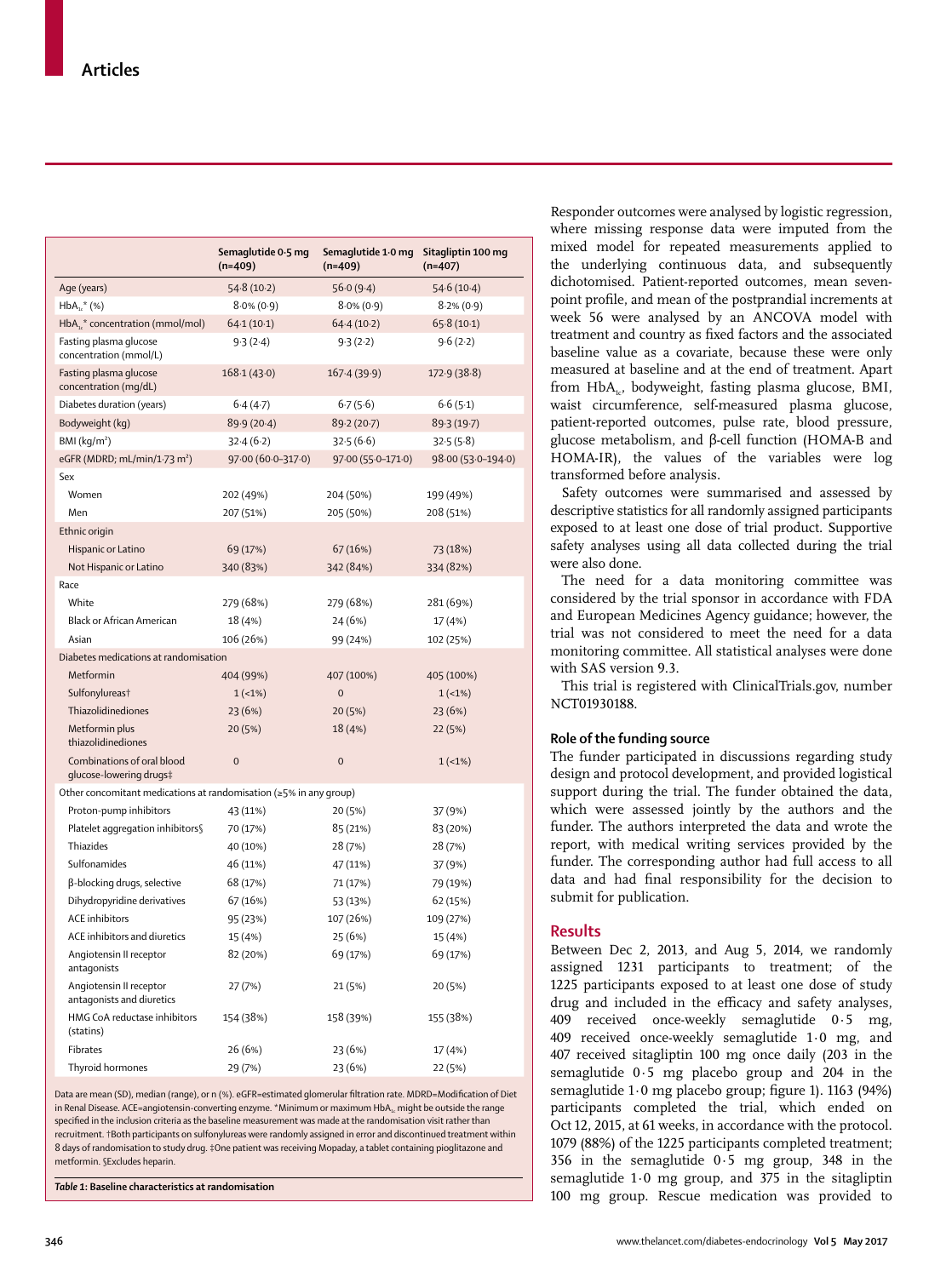22 (5%) of 409 participants in the semaglutide  $0.5$  mg group, nine  $(2\%)$  of 409 participants in the  $1.0$  mg group, and 80 (20%) of 407 participants in the sitagliptin group. Baseline characteristics were broadly similar between the three groups (table 1), although mean baseline  $HbA<sub>1c</sub>$  was slightly higher in the sitagliptin group  $(8.2%)$  than in the semaglutide 0·5 mg and 1·0 mg groups (8·0% in both groups; table 1).

The overall mean  $HbA<sub>1c</sub>$  at baseline was  $8.1\%$  (SD  $0.93$ ). At week 56, mean  $HbA<sub>i</sub>$  had significantly decreased with semaglutide  $0.5$  mg and  $1.0$  mg by  $1.3\%$  and  $1.6\%$ , respectively, versus 0·5% with sitagliptin (table 2, figure 2). The estimated treatment difference versus sitagliptin was  $-0.77\%$  ( $-0.92$  to  $-0.62$ ) with semaglutide  $0.5$  mg and  $-1.06\%$  ( $-1.21$  to  $-0.91$ ) with semaglutide 1·0 mg; p<0·0001 for non-inferiority and for superiority, for both semaglutide doses versus sitagliptin. All sensitivity analyses resulted in similar and significant estimated treatment differences with corresponding 95% CIs (appendix). The cumulative distribution function for change in  $HbA_k$  is shown in the appendix. The proportions of patients achieving  $HbA<sub>i</sub>$  concentrations of less than 7·0% or less than or equal to 6·5% was also significantly higher in both semaglutide groups than in the sitagliptin group (figure 2, appendix).

The reduction in mean fasting plasma glucose was significantly greater with semaglutide 0·5 mg and semaglutide 1·0 mg than with sitagliptin (table 2). Mean seven-point self-measured plasma glucose was also decreased significantly with both semaglutide doses compared with sitagliptin; incremental seven-point selfmeasured plasma glucose decreased significantly with semaglutide 1·0 mg compared with sitagliptin, but the difference between semaglutide 0·5 mg and sitagliptin was not significant (table 2).

There were significant reductions in fasting plasma glucagon, pro-insulin, pro-insulin or insulin ratio, and HOMA-IR, and a significant increase in HOMA-B with both semaglutide doses versus sitagliptin; fasting C-peptide was increased significantly with semaglutide

|                                                   | Overall<br>baseline (SD) | Semaglutide 0.5 mg (n=409)                     |                                                                         |          | Semaglutide 1.0 mg (n=409)                     |                                                                         |          | Sitagliptin 100 mg<br>(n=407), change from<br>baseline at week 56<br>(95% CI) |
|---------------------------------------------------|--------------------------|------------------------------------------------|-------------------------------------------------------------------------|----------|------------------------------------------------|-------------------------------------------------------------------------|----------|-------------------------------------------------------------------------------|
|                                                   |                          | Change from<br>baseline at week 56<br>(95% CI) | <b>Estimated treatment</b><br>difference versus<br>sitagliptin (95% CI) | p value  | Change from<br>baseline at week<br>56 (95% CI) | <b>Estimated treatment</b><br>difference versus<br>sitagliptin (95% CI) | p value  |                                                                               |
| Glycaemia outcomes                                |                          |                                                |                                                                         |          |                                                |                                                                         |          |                                                                               |
| Mean $HbA_{1}$ (%)                                | $8.1\% (0.9)$            | $-1.3%$<br>$(-1.42 \text{ to } -1.21)$         | $-0.77\%$ ( $-0.92$ to $-0.62$ )                                        | < 0.0001 | $-1.6%$<br>$(-1.71$ to $-1.51)$                | $-1.06\%$ ( $-1.21$ to $-0.91$ )                                        | < 0.0001 | $-0.5\%$ ( $-0.65$ to $-0.44$ )                                               |
| Mean HbA <sub>1</sub> (mmol/mol)                  | 64.8(10.1)               | $-14.4$<br>$(-15.53 \text{ to } -13.25)$       | $-8.42$ ( $-10.05$ to $-6.78$ )                                         | < 0.0001 | $-17.6$<br>$(-18.72 \text{ to } -16.46)$       | $-11.62$ ( $-13.25$ to $-9.99$ )                                        | < 0.0001 | $-6.0$ ( $-7.14$ to $-4.80$ )                                                 |
| Mean fasting plasma<br>glucose (mmol/L)           | 9.4(2.3)                 | $-2.1$<br>$(-2.27 \text{ to } -1.88)$          | $-0.97$ ( $-1.26$ to $-0.69$ )                                          | < 0.0001 | $-2.6$<br>$(-2.79 \text{ to } -2.40)$          | $-1.49$ ( $-1.77$ to $-1.21$ )                                          | < 0.0001 | $-1.1$ ( $-1.31$ to $-0.90$ )                                                 |
| Seven-point self-measured plasma glucose (mmol/L) |                          |                                                |                                                                         |          |                                                |                                                                         |          |                                                                               |
| Mean                                              | 10.8(2.3)                | $-2.1$<br>$(-2.24 \text{ to } -1.88)$          | $-0.97$ ( $-1.23$ to $-0.72$ )                                          | < 0.0001 | $-2.4$<br>$(-2.59$ to $-2.23)$                 | $-1.33$ ( $-1.59$ to $-1.07$ )                                          | < 0.0001 | $-1.1$ ( $-1.27$ to $-0.90$ )                                                 |
| Increment                                         | 2.8(2.1)                 | $-0.8$<br>$(-0.95 \text{ to } -0.66)$          | $-0.18$ ( $-0.39$ to $0.03$ )                                           | 0.09     | $-1.0$<br>$(-1.15 \text{ to } -0.86)$          | $-0.38$ ( $-0.59$ to $-0.17$ )                                          | 0.0004   | $-0.6$ ( $-0.77$ to $-0.47$ )                                                 |
| <b>Bodyweight outcomes</b>                        |                          |                                                |                                                                         |          |                                                |                                                                         |          |                                                                               |
| Mean bodyweight (kg)                              | 89.5(20.3)               | $-4.3$<br>$(-4.78 \text{ to } -3.78)$          | $-2.35(-3.06 \text{ to } -1.63)$                                        | < 0.0001 | $-6.1$<br>$(-6.63 \text{ to } -5.63)$          | $-4.20$ ( $-4.91$ to $-3.49$ )                                          | < 0.0001 | $-1.9$ ( $-2.44$ to $-1.42$ )                                                 |
| Mean BMI (kg/m <sup>2</sup> )                     | 32.5(6.2)                | $-1.6$<br>$(-1.76 \text{ to } -1.39)$          | $-0.90$ ( $-1.16$ to $-0.64$ )                                          | < 0.0001 | $-2.3$<br>$(-2.44$ to $-2.08)$                 | $-1.58$ ( $-1.84$ to $-1.32$ )                                          | < 0.0001 | $-0.7$ ( $-0.86$ to $-0.49$ )                                                 |
| Mean waist<br>circumference (cm)                  | 106.3(14.3)              | $-4.3$<br>$(-4.91 to -3.78)$                   | $-2.10$ ( $-2.91$ to $-1.29$ )                                          | < 0.0001 | $-5.9$<br>$(-6.49 \text{ to } -5.36)$          | $-3.67$ ( $-4.48$ to $-2.87$ )                                          | < 0.0001 | $-2.2$ ( $-2.83$ to $-1.67$ )                                                 |
| Blood pressure and pulse rate                     |                          |                                                |                                                                         |          |                                                |                                                                         |          |                                                                               |
| Mean systolic blood<br>pressure (mm Hq)           | 132.6(14.9)              | $-5.1$<br>$(-6.32 \text{ to } -3.82)$          | $-2.78$ ( $-4.59$ to $-0.97$ )                                          | 0.0026   | $-5.6$<br>$(-6.85 \text{ to } -4.38)$          | $-3.32$ ( $-5.13$ to $-1.52$ )                                          | 0.0003   | $-2.3$ ( $-3.60$ to $-0.98$ )                                                 |
| Mean diastolic blood<br>pressure (mm Hq)          | 80.7(9.2)                | $-2.0$<br>$(-2.84 \text{ to } -1.18)$          | $-0.90$ ( $-2.10$ to $0.30$ )                                           | 0.14     | $-1.9$<br>$(-2.73 \text{ to } -1.08)$          | $-0.80$ ( $-2.00$ to $0.40$ )                                           | 0.19     | $-1.1$ ( $-1.98$ to $-0.23$ )                                                 |
| Mean pulse rate (beats<br>per min)                | 75.7(9.9)                | 1.6<br>$(0.76 \text{ to } 2.40)$               | 1.02 (-0.12 to 2.17)                                                    | 0.08     | 1.8<br>$(1.00 \text{ to } 2.65)$               | $1.27(0.11$ to $2.42)$                                                  | 0.0314   | $0.6$ (-0.24 to 1.36)                                                         |

Data are mean (SD), mean (95% CI), or treatment difference (95% CI). Overall, 1231 participants were randomly assigned; 1225 participants were exposed to treatment and included in the modified intention-totreat analysis. Continuous outcomes were analysed using a mixed model for repeated measurements.

*Table 2***: Study outcomes by treatment group**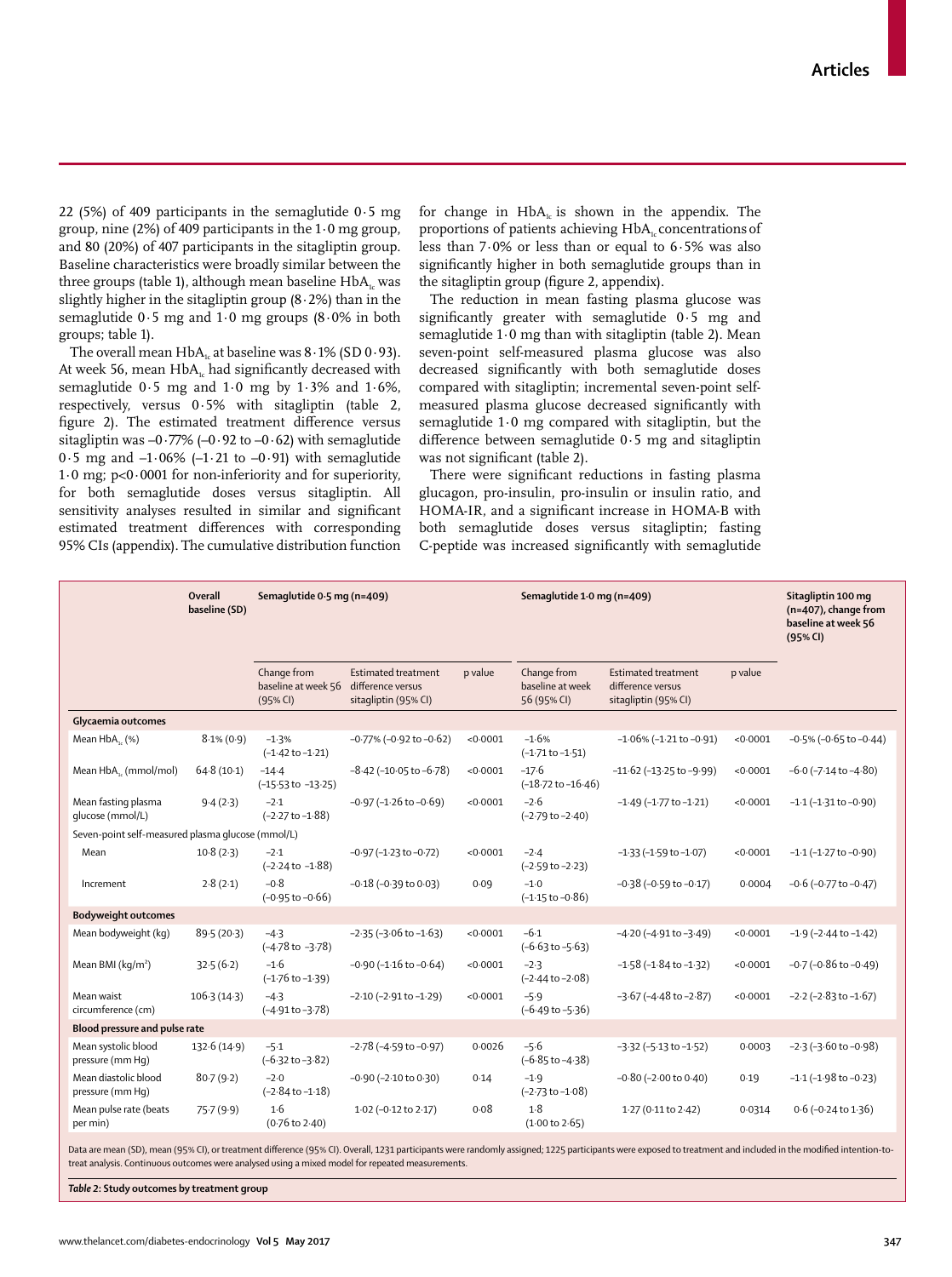

*Figure 2***: Efficacy outcomes of semaglutide 0·5 mg and 1·0 mg once weekly, compared with sitagliptin 100 mg** Change in mean HbA<sub>1c</sub> by week (A), change in mean HbA<sub>1c</sub> after 56 weeks (B), proportion of participants achieving the HbA<sub>1c</sub> target of less than 7·0% (C) and HbA<sub>1c</sub> less than or equal to 6-5% (D), and proportion of participants achieving HbA., less than 7-0% without severe or blood glucose-confirmed symptomatic hypoglycaemia and with no weight gain (E). Data in (C), (D), and (E) were analysed with a logistic regression model. Data in (A) and (B) are estimated mean values (95% CIs, where shown) and ETDs from a mixed model for repeated measurements. All analyses used on-treatment without rescue medication data from participants in the modified intention-to-treat population. Blood glucose confirmed as less than or equal to 3·1 mmol/L (E). ETD=estimated treatment difference. OR=odds ratio.

0·5 mg compared with sitagliptin, but the difference was not significant between semaglutide 1·0 mg and sitagliptin (appendix). The decrease in fasting insulin at the end of treatment was not significantly different between either dose of semaglutide and sitagliptin (appendix).

Mean bodyweight was reduced by 4·3 kg with semaglutide 0·5 mg and 6·1 kg with semaglutide 1·0 mg versus a reduction of 1·9 kg with sitagliptin (estimated treatment difference –2·35 kg and –4·20 kg, respectively, both p<0·0001; table 2, figure 3). All sensitivity analyses resulted in similar and significant estimated treatment differences with corresponding 95% CIs (appendix). Weight-loss responses of 5% or greater and 10% or greater were achieved by more patients in the semaglutide groups than in the sitagliptin group (figure 3, appendix). BMI and waist circumference were also significantly reduced with both doses of semaglutide compared with sitagliptin (table 2).

The proportion of participants achieving HbA<sub>1c</sub> of less than 7·0% (53·0 mmol/mol) without severe or blood glucose-confirmed symptomatic hypoglycaemia and with no weight gain was 63% in the semaglutide 0·5 mg group and 74% in the semaglutide 1·0 mg group, versus 27% in the sitagliptin group (figure 2, appendix).

Semaglutide 1·0 mg also slightly improved various lipid parameters compared with sitagliptin (appendix). HDL cholesterol was significantly increased, while triglycerides, VLDL cholesterol, and free fatty acids were significantly reduced with semaglutide 1·0 mg compared with sitagliptin. No significant differences were noted between semaglutide 0.5 mg and sitagliptin. No significant difference in change in LDL cholesterol and total cholesterol between either dose of semaglutide and sitagliptin was observed. Decreases in systolic blood pressure and diastolic blood pressure were significantly greater with semaglutide 0·5 mg and semaglutide 1·0 mg than with sitagliptin (table 2). Baseline C-reactive protein concentrations were similar across the three groups (geometric mean 2·33 mg/L; appendix). In all treatment groups, C-reactive protein concentrations decreased from baseline to week 56, with a significantly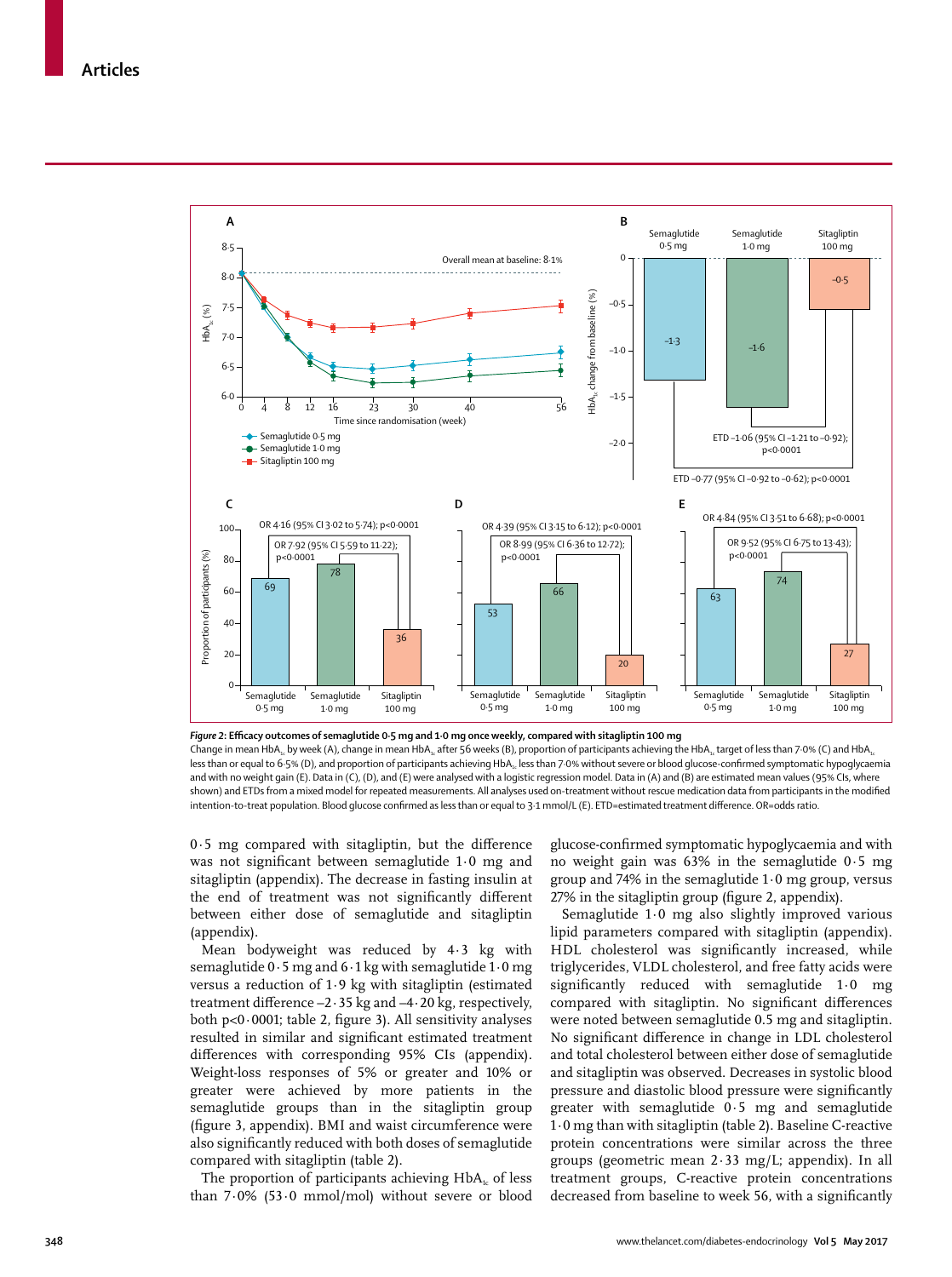greater reduction with both semaglutide doses than with sitagliptin (appendix).

Overall diabetes treatment satisfaction, as measured by the Diabetes Treatment Satisfaction Questionnaire, improved significantly more in the semaglutide 0·5 mg and semaglutide 1·0 mg groups than in the sitagliptin group, as did self-perceived hyperglycaemia (ie, where the participant felt that their blood sugars had been unacceptably high recently; appendix). Several healthrelated quality-of-life aspects, as measured by the Short-Form (36) health survey version 2, improved significantly with semaglutide versus sitagliptin (appendix), and none worsened.

The proportions of participants reporting any treatment-emergent adverse events and serious adverse events were similar between groups (table 3). The proportion of participants discontinuing treatment

Overall mean at baseline 89·5 kg

88 8<sub>9</sub> 90

**A**

prematurely because of adverse events was similar with semaglutide 0·5 mg and semaglutide 1·0 mg, although both were higher than with sitagliptin (table 3, appendix). Proportions of participants discontinuing treatment prematurely for any reason are shown in the appendix, as are details of serious adverse events reported in the trial.

Two fatal events occurred in the semaglutide 0·5 mg group (one ischaemic cardiomyopathy and one cardiovascular disorder), one in the semaglutide 1·0 mg group (cardiorespiratory arrest), and three in the sitagliptin group (one ischaemic stroke, one road traffic accident, and one sudden death). All events were considered by the investigator to be unrelated to the trial drugs.

The most frequent adverse events were gastrointestinal adverse events (table 3). 73 (18%) of 409 participants in the semaglutide 0·5 mg group and 72 (18%) of 409 participants in the semaglutide 1·0 mg group versus 30 (7%) of

> Semaglutide 1·0 mg

> > $-1.9$

Sitagliptin 100 mg



–1  $\overline{0}$ 

**B**

Semaglutide 0·5 mg

*Figure 3***: Bodyweight outcomes of semaglutide 0·5 mg and 1·0 mg once weekly, compared with sitagliptin 100 mg**

Change in mean bodyweight by week (A), change in mean bodyweight after 56 weeks (B), proportion of participants achieving 5% or greater weight loss (C) and 10% or greater weight loss (D). Data in (C) and (D) were analysed with a logistic regression model. Data in (A) and (B) were estimated mean values (95% CIs, where shown) and ETDs from a mixed model for repeated measurements. All analyses used on-treatment without rescue medication data from participants in the modified intention-to-treat population. ETD=estimated treatment difference. OR=odds ratio.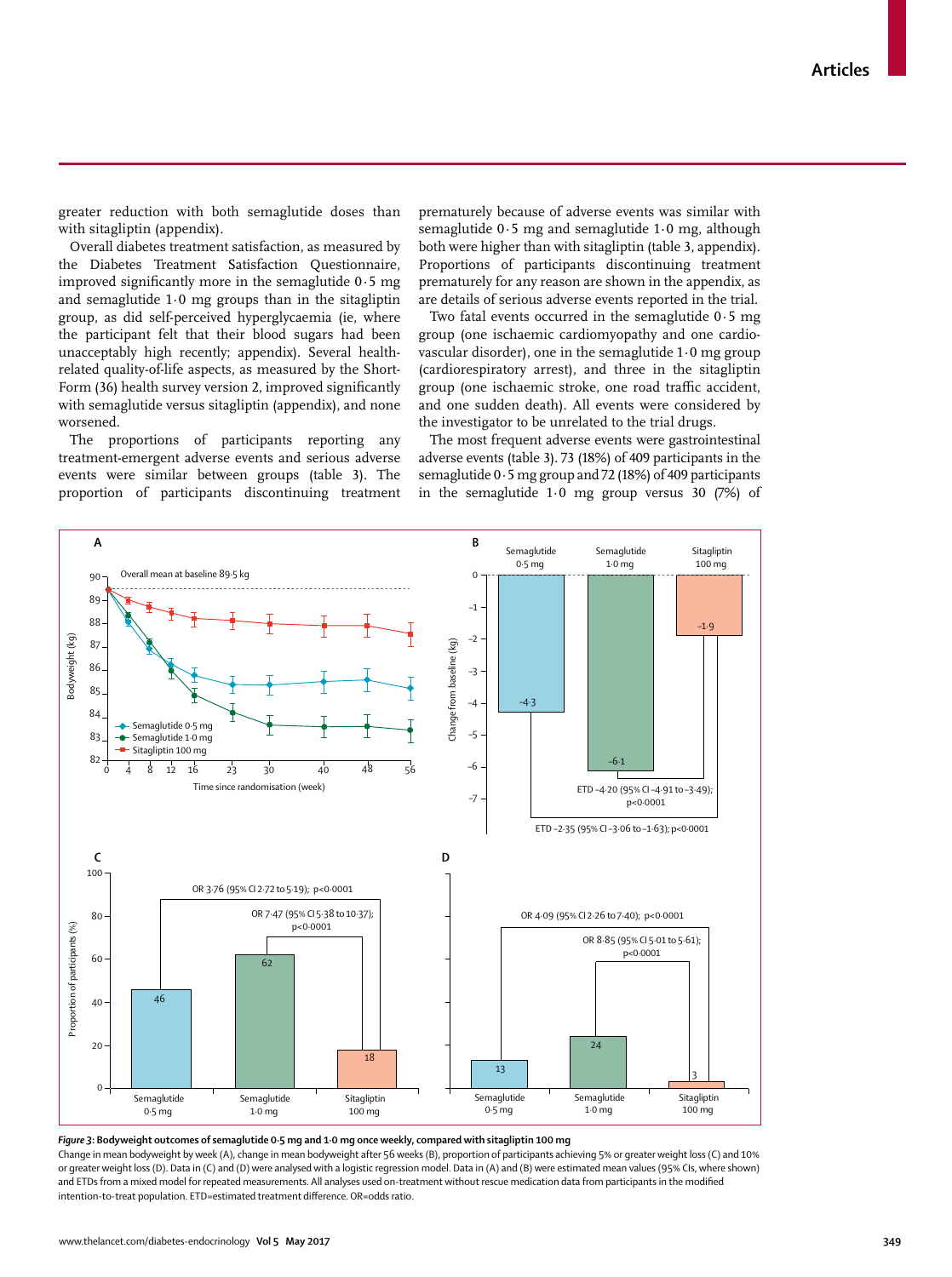|                                                                                                   | Semaglutide 0.5 mg (n=409) |                      | Semaglutide 1.0 mg (n=409) |                     | Sitagliptin 100 mg (n=407) |                      |
|---------------------------------------------------------------------------------------------------|----------------------------|----------------------|----------------------------|---------------------|----------------------------|----------------------|
|                                                                                                   | Number of<br>participants  | Number of<br>events  | Number of<br>participants  | Number of<br>events | Number of<br>participants  | Number of<br>events  |
| Any treatment-emergent adverse events                                                             | 306 (75%)                  | 1453                 | 292 (71%)                  | 1358                | 292 (72%)                  | 1064                 |
| Serious adverse events                                                                            | 30 (7%)                    | 55                   | 30 (7%)                    | 37                  | 29 (7%)                    | 39                   |
| Fatal adverse events*                                                                             | $2(-1%)$                   | $\overline{2}$       | $1(-1%)$                   | $\mathbf{1}$        | 3(1%)                      | 3                    |
| Severe adverse eventst                                                                            | 26 (6%)                    | 42                   | 21 (5%)                    | 31                  | 21 (5%)                    | 27                   |
| Moderate adverse events                                                                           | 122 (30%)                  | 290                  | 109 (27%)                  | 300                 | 114 (28%)                  | 219                  |
| Mild adverse events                                                                               | 268 (66%)                  | 1121                 | 265 (65%)                  | 1027                | 260 (64%)                  | 818                  |
| Gastrointestinal adverse events                                                                   | 178 (44%)                  | 462                  | 163 (40%)                  | 549                 | 96 (24%)                   | 175                  |
| Severe                                                                                            | 13 (3%)                    | 18                   | 11 (3%)                    | 17                  | 4(1%)                      | 6                    |
| Moderate                                                                                          | 56 (14%)                   | 99                   | 50 (12%)                   | 132                 | 22 (5%)                    | 36                   |
| Mild                                                                                              | 152 (37%)                  | 345                  | 144 (35%)                  | 400                 | 83 (20%)                   | 133                  |
| Adverse events leading to premature<br>discontinuation                                            | 33 (8%)                    | 57                   | 39‡ (10%)                  | 70                  | 12 (3%)                    | 21                   |
| All gastrointestinal adverse events                                                               | 27 (7%)                    | 42                   | 31 (8%)                    | 51                  | 3(1%)                      | 5                    |
| Nausea                                                                                            | 11 (3%)                    | 11                   | 12 (3%)                    | 15                  | $2(-1%)$                   | $\overline{2}$       |
| Diarrhoea                                                                                         | 10 (2%)                    | 10                   | 9(2%)                      | 9                   | $\mathbf 0$                | $\ddotsc$            |
| Vomiting                                                                                          | 3(1%)                      | 3                    | 10 (2%)                    | 10                  | $\mathbf 0$                | $\ddotsc$            |
| Adverse events occurring in ≥5% of participants in one or more treatment groups by preferred term |                            |                      |                            |                     |                            |                      |
| Nausea                                                                                            | 73 (18%)                   | 110                  | 72 (18%)                   | 140                 | 30 (7%)                    | 38                   |
| Diarrhoea                                                                                         | 54 (13%)                   | 92                   | 53 (13%)                   | 85                  | 29 (7%)                    | 35                   |
| Nasopharyngitis                                                                                   | 50 (12%)                   | 63                   | 29 (7%)                    | 33                  | 42 (10%)                   | 51                   |
| Vomiting                                                                                          | 33 (8%)                    | 49                   | 41 (10%)                   | 119                 | 11 (3%)                    | 16                   |
| Lipase increased§                                                                                 | 33 (8%)                    | 41                   | 32 (8%)                    | 38                  | 29 (7%)                    | 33                   |
| Headache                                                                                          | 26 (6%)                    | 81                   | 29 (7%)                    | 42                  | 17(4%)                     | 29                   |
| Decreased appetite                                                                                | 27(7%)                     | 29                   | 27(7%)                     | 29                  | 11 (3%)                    | 11                   |
| Influenza                                                                                         | 18 (4%)                    | 23                   | 22 (5%)                    | 25                  | 27(7%)                     | 30                   |
| Dyspepsia                                                                                         | 26(6%)                     | 28                   | 20(5%)                     | 27                  | 9(2%)                      | 11                   |
| Constipation                                                                                      | 18 (4%)                    | 20                   | 23(6%)                     | 29                  | 8(2%)                      | 9                    |
| Other adverse events                                                                              |                            |                      |                            |                     |                            |                      |
| EAC-confirmed pancreatitis (acute)                                                                | 3(1%)                      | 3                    | $\ddotsc$                  | ä.                  | $\ddotsc$                  |                      |
| EAC-confirmed pancreatitis (chronic)                                                              | $\ldots$                   | $\ddotsc$            | $1(-1%)$                   | $\mathbf{1}$        | $\ddotsc$                  | $\ddot{\phantom{a}}$ |
| Cholelithiasis                                                                                    | $1(-1%)$                   | $\mathbf{1}$         | 7(2%)                      | $\overline{7}$      | 6(1%)                      | 6                    |
| EAC-confirmed neoplasm                                                                            | 4(1%)                      | $\overline{4}$       | 10 (2%)                    | 11                  | 11 (3%)                    | 13                   |
| Malignant neoplasms                                                                               | $\mathbf 0$                |                      | $2(-1%)$                   | $\overline{2}$      | $2(-1%)$                   | $\overline{2}$       |
| Thyroid (papillary)                                                                               | $\ldots$                   | $\ddot{\phantom{0}}$ | $1(-1%)$                   | $\mathbf{1}$        | $\cdots$                   | $\ddot{\phantom{a}}$ |
| Neuroendocrine                                                                                    | $\mathbf 0$                |                      | $\mathbf 0$                | t.                  | $1(-1%)$                   | $\mathbf{1}$         |
| Bladder                                                                                           | $\ddotsc$                  | $\ddotsc$            | $1(-1%)$                   | $\mathbf{1}$        | 0                          | $\ddot{\phantom{a}}$ |
| Undetermined                                                                                      | $\mathbf 0$                | $\ddotsc$            | $\mathbf 0$                | ä,                  | $1(-1%)$                   | $\mathbf{1}$         |
| Benign neoplasms                                                                                  | 4(1%)                      | $\overline{4}$       | 8(2%)                      | 9                   | 9(2%)                      | 10                   |
| Diabetic retinopathy                                                                              | $1(-1%)$                   | $\mathbf 1$          | $\pmb{0}$                  |                     | 3(1%)                      | 3                    |

Preferred term events were based on the total percentage of subjects experiencing at least one event, unless indicated (≥5 were events reported by at least 5% of participants in one or more treatment groups). On-treatment summary of adverse events by preferred term includes events that are collected from first exposure to the follow-up visit scheduled at 42 days (5 weeks plus 1 week visit window) after last treatment dose. EAC=event adjudication committee. \*All fatal adverse events were assessed as unlikely to be related to treatment by the investigator. †26 severe adverse events in the semaglutide 0.5 mg group, 14 in the semaglutide 1.0 mg group and 23 in the sitagliptin group (63/100) were assessed as unlikely to be related to treatment by the investigator. ‡This number (n=39) differs from the corresponding number in figure 1 (n=41). For one participant, the primary reason for premature treatment discontinuation was due to an adverse event, but the action to the drug was recorded as 'drug interrupted' rather than 'drug withdrawn'. Hence, this participant was recorded as having an adverse event, but this did not lead to premature treatment discontinuation. In an additional participant, the adverse event that led to premature treatment discontinuation was reported outside the on-treatment period (day -5) and thus was not included in the ontreatment adverse events summary tables. §More than the upper limit of normal (reference range 16−63 U/L). ¶One acute pancreatitis event was reported as severe.

*Table 3***: Adverse events overview in the safety analysis set**

407 participants in the sitagliptin group reported nausea; the proportion of patients with nausea diminished over time in the semaglutide groups (appendix). Diarrhoea was 1·0 mg group versus 30 (7%) in the sitagliptin group.

reported by 54 (13%) participants in the semaglutide 0·5 mg group and 53 (13%) participants in the semaglutide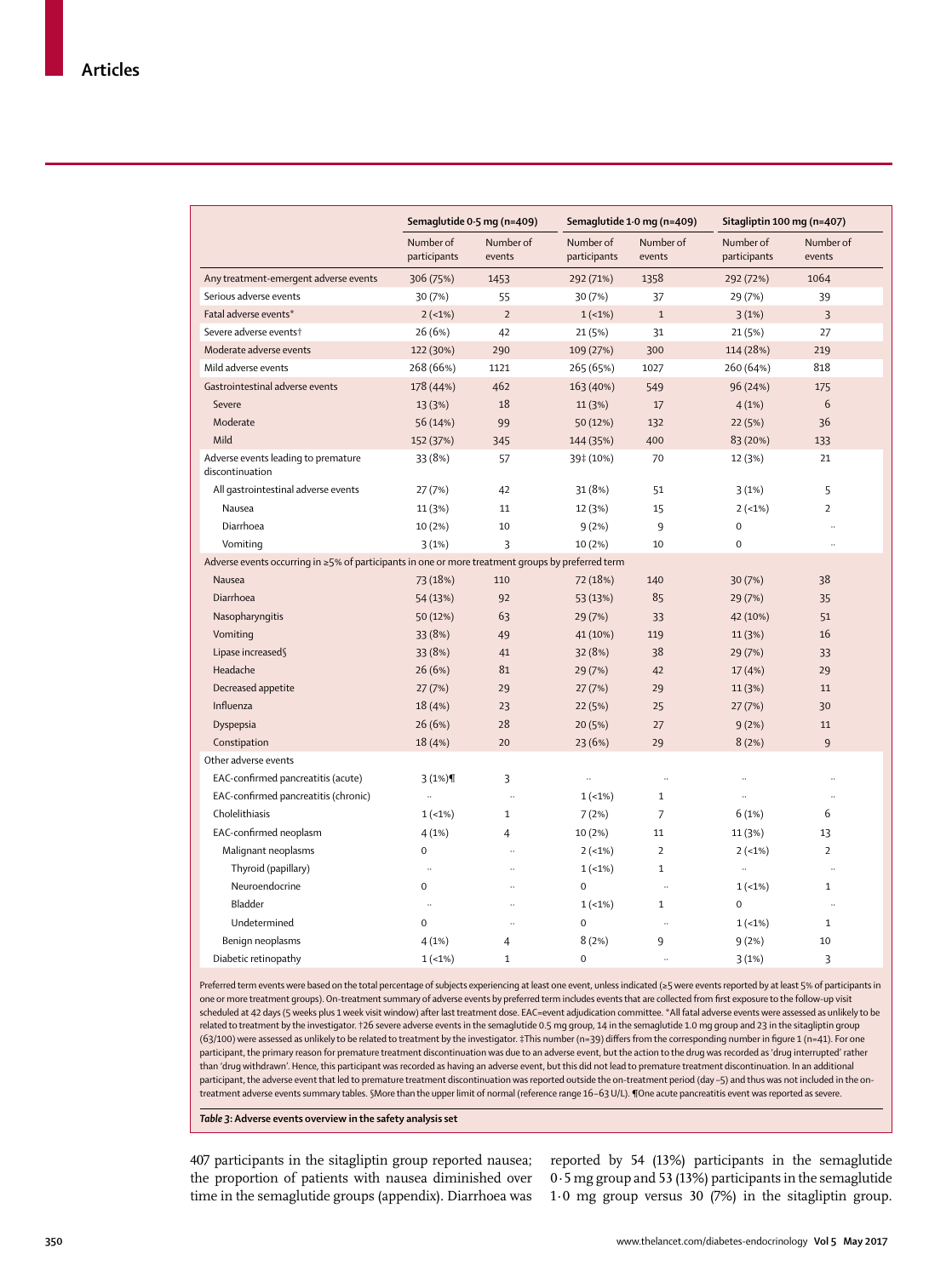33 (8%) participants receiving semaglutide 0·5 mg and 41 (10%) receiving semaglutide 1·0 mg reported vomiting, compared with 11 (3%) in the sitagliptin group (table 3). The gastrointestinal adverse events in the semaglutide groups were mainly mild or moderate in severity.

The proportions of participants with blood glucoseconfirmed hypoglycaemia were seven (2%) in the semaglutide  $0.5$  mg group, two  $\left\langle 1\% \right\rangle$  in the semaglutide 1·0 mg group, and five (1%) in the sitagliptin group. No participants in the semaglutide groups had severe events of hypoglycaemia, while two participants (<1%) receiving sitagliptin had one severe event of hypoglycaemia each (one case was judged as a serious adverse event, but was regarded as unrelated to the trial drug, and the participant subsequently recovered).

There were three events of acute pancreatitis in three participants in the semaglutide  $0.5$  mg group and one event of chronic pancreatitis in the semaglutide 1·0 mg group (all EAC-confirmed); no pancreatitis events were reported in the sitagliptin group (table 3). One of the participants receiving semaglutide  $0.5$  mg had acute, severe necrotising pancreatitis (with a history of diet inaccuracy) and the other two participants (both of whom had a history of gallstone disease) had mild, acute pancreatitis. The chronic pancreatitis reported in one patient in the semaglutide 1·0 mg group occurred in a participant with a history of gallstone disease and cholecystectomy. Amylase and lipase levels increased similarly with both semaglutide doses compared with sitagliptin (appendix).

Pulse rate increased by 1·6 beats per min with semaglutide 0·5 mg and 1·8 beats per min with semaglutide 1·0 mg versus 0·6 beats per min with sitagliptin (table 2); compared with sitagliptin, the increases in the semaglutide groups were not significant.

EAC-confirmed neoplasms were reported by four participants  $(1%)$  in the semaglutide  $0.5$  mg group, ten participants (2%) in the semaglutide 1·0 mg group, and 11 participants (3%) in the sitagliptin group. No malignant neoplasms were reported in the semaglutide 0·5 mg group, two were reported in the semaglutide 1·0 mg group (papillary thyroid cancer  $[n=1]$ ; bladder cancer  $[n=1]$ ), and two were reported in the sitagliptin group (metastatic neoplasm [n=1] and metastatic neuroendocrine carcinoma [n=1]; table 3). Calcitonin concentrations were similar between groups, with no apparent change during the trial.

Diabetic retinopathy was reported in one participant in the semaglutide  $0.5$  mg group and in three participants in the sitagliptin group (table 3). Six semaglutide-treated participants developed anti-semaglutide antibodies; in three participants, these antibodies cross-reacted with endogenous GLP-1. These antibodies did not have an in-vitro neutralising effect on semaglutide or endogenous GLP-1 in any of these patients. No clinically relevant changes in other safety laboratory assessments (eg, haematology, creatine kinase, and other biochemistry values), physical examination of body systems, or lectrocardiograms were reported (data not shown).

# **Discussion**

In this phase 3a trial, semaglutide 0·5 mg and semaglutide 1·0 mg were superior to sitagliptin in improving glycaemic control and reducing bodyweight, leading to reductions of up to three times (with semaglutide 1.0 mg) compared with sitagliptin in  $HbA_{1c}$ and bodyweight, from baseline. The results from the primary analysis were substantiated by all sensitivity analyses. Improvements in glycaemic control and reductions in bodyweight in the semaglutide groups were associated with a low risk of hypoglycaemia, similar to that seen with sitagliptin.

Mean  $HbA<sub>1c</sub>$  decreased over time in all three treatment groups, with reductions from baseline occurring as early as the first assessment at week 4.  $HbA_i$  reductions with sitagliptin after 56 weeks were similar to those reported in other studies comparing a GLP-1 receptor agonist with sitagliptin.<sup>21-23</sup> More than three-quarters of participants in the semaglutide 1·0 mg and more than two-thirds of participants in the semaglutide 0·5 mg groups reached the ADA target of  $HbA_1c$  concentration less than  $7.0\%$  $(53.0 \text{ mmol/mol})$ ,<sup>3</sup> compared with just over a third of participants in the sitagliptin group. The sitagliptin group did have a slightly higher baseline  $HbA<sub>i</sub>$  compared with the semaglutide groups, which might have contributed to the differences in the proportions of participants achieving  $HbA<sub>i</sub>$  targets. The results achieved with semaglutide are of clinical relevance because improvements in glycaemic control have been shown to reduce the risk of both diabetes-related complications and mortality.<sup>24</sup>

Head-to-head studies are not available, so direct comparisons are not possible; however, indirect comparisons of data from this trial with those from studies of other GLP-1 receptor agonists and DPP-4 inhibitors suggest that glycaemic control with semaglutide is potentially better than with other drugs in these classes. For example, although such indirect comparisons should be treated with caution, in terms of the proportion of participants achieving the composite outcome of an  $HbA<sub>1c</sub>$  concentration lower than 7.0% (53·0 mmol/mol) with no weight gain and no hypoglycaemia, our findings for semaglutide seem to be favourable compared with data for another GLP-1 receptor agonist (dulaglutide).25 In the SUSTAIN 1 trial in treatment-naive patients, at week 30, significant decreases (from baseline) in  $HbA<sub>1c</sub>$  of 1.45% (p<0.0001 *vs* placebo) with semaglutide 0·5 mg and 1·55% (p<0·0001 *vs* placebo) with semaglutide 1·0 mg were reported versus a non-significant decrease of 0·02% with placebo, in individuals with type 2 diabetes. The proportions of participants achieving  $HbA<sub>i</sub>$  targets with semaglutide in this trial are similar to those reported for SUSTAIN 1.<sup>18</sup> Our results are also consistent with previous findings that suggested greater efficacy in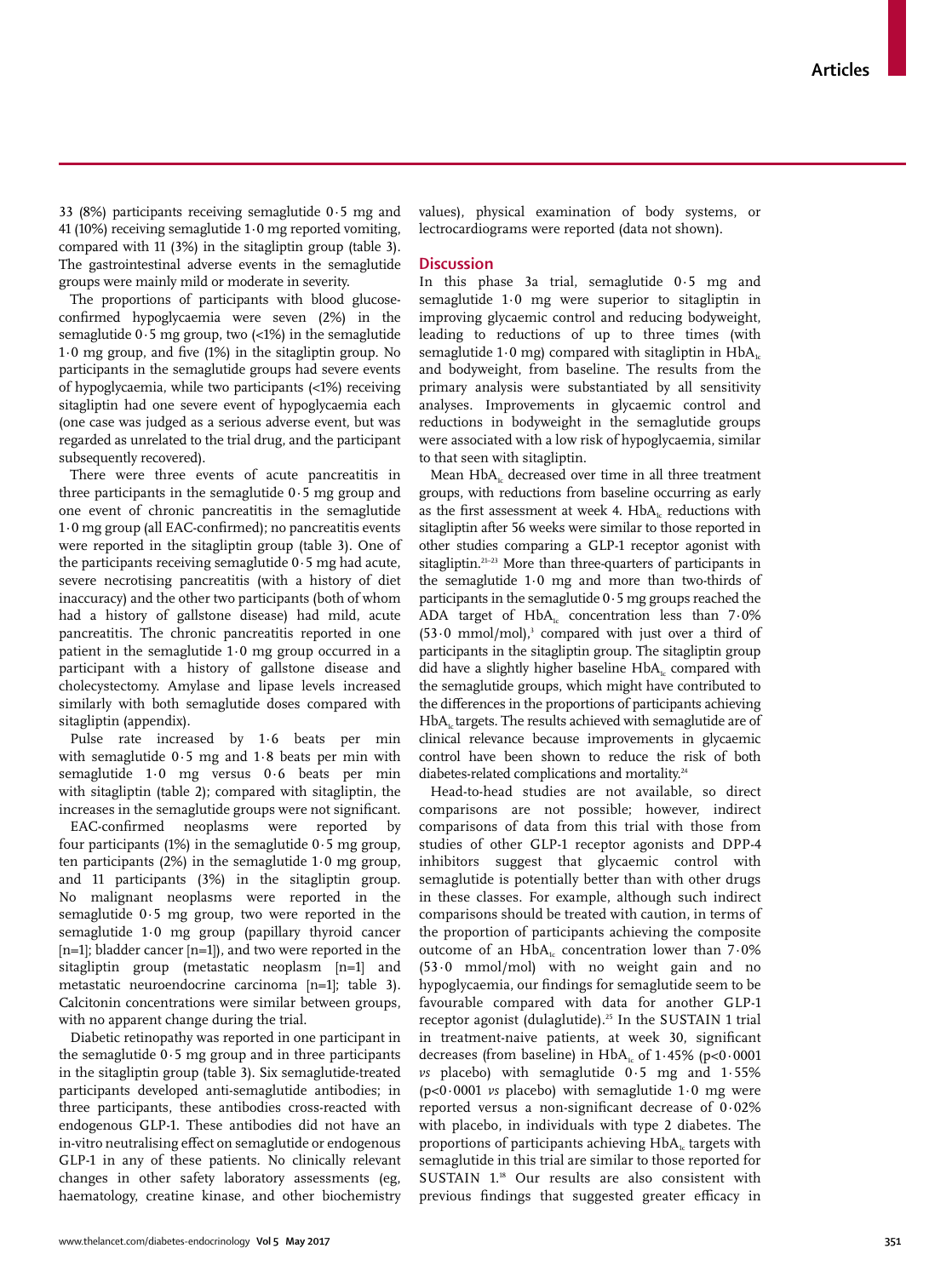lowering  $HbA<sub>i</sub>$  with GLP-1 receptor agonists compared with DPP-4 inhibitors, which might be linked with mechanistic differences between the two classes (eg, greater stimulation of GLP-1 receptors with GLP-1 receptor agonists). $14,22,23$ 

For individuals with type 2 diabetes who are overweight or obese, weight losses of 5–10% are considered clinically meaningful and are associated with improvements in cardiovascular risk factors.<sup>26</sup> In this trial, about half of the participants achieved clinically meaningful weight loss with semaglutide, which was maintained until the end of treatment. These findings are consistent with the results of the SUSTAIN 1 trial, in which bodyweight was significantly decreased by 3·73 kg with semaglutide 0·5 mg and 4·53 kg with semaglutide 1·0 mg (both p<0·0001) versus a clinically non-significant decrease of 0.98 kg with placebo.<sup>18</sup> Sustained weight loss in patients with type 2 diabetes has been shown to improve glycaemic control and reduce the need for glucoselowering medications.<sup>27</sup> Whether there was an association between bodyweight reduction and improved glycaemia was not analysed in the present study, since such an analysis was not prespecified. However, such analysis is planned for the future. In trials with other GLP-1 receptor agonists, the reductions in  $HbA<sub>i</sub>$  and bodyweight seem to be less than with semaglutide; however, these trials involved patients with different baseline characteristics and included different background antidiabetic therapies, so the results are not directly comparable.<sup>21,23,28,29</sup>

Semaglutide was well tolerated in this trial, with an adverse event profile consistent with the known class effects of the GLP-1 receptor agonists.<sup>30</sup> Similar proportions of participants reported adverse events and serious adverse events across treatment groups. There was a similar rate of premature treatment discontinuation between semaglutide doses, although the rates were higher than with sitagliptin; this difference was mainly caused by gastrointestinal adverse events. The proportion of participants experiencing gastrointestinal adverse events with semaglutide was higher than with sitagliptin, but was similar to that seen with other commonly used GLP-1 receptor agonists such as liraglutide.<sup>31</sup> The frequency of nausea diminished over time, as has been seen with other GLP-1 receptor agonists.<sup>31</sup> Four cases of pancreatitis (three acute and one chronic) were reported in participants receiving semaglutide. Results from the SUSTAIN 6 trial, a long-term cardiovascular outcomes and safety trial of semaglutide in participants with type 2 diabetes (at high cardiovascular risk, with  $HbA_1c \geq 7\%$ , and not treated with an antihyperglycaemic drug, or treated with ≤2 oral antihyperglycaemic drugs, with or without insulin), showed a similarly low rate of pancreatitis, which was similar to that seen with placebo.<sup>19</sup> One case of diabetic retinopathy was reported in a participant receiving semaglutide in the present trial, and three cases in participants receiving sitagliptin. Worsening of retinopathy has been associated with rapid glucose lowering in patients with insulin-dependent diabetes,<sup>32,33</sup> and results from the SUSTAIN 6 trial showed that semaglutide treatment resulted in a higher risk of diabetic retinopathy complications than placebo.19 However, this finding might be related to the fast reduction in glucose concentrations, rather than a direct effect of semaglutide treatment.

An increase in pulse rate, a known class effect for GLP-1 receptor agonists, was seen with semaglutide at both doses in the present trial; however, this change was not significantly different from that seen with sitagliptin. Moreover, the pulse rate increase should be considered in the context of other effects on the cardiovascular risk profile seen with semaglutide in this trial, including the reduction in systolic blood pressure and the improvements in several lipid parameters compared with sitagliptin. The results of the SUSTAIN 6 trial<sup>19</sup> have provided further evidence concerning cardiovascular outcomes and the long-term safety profile of semaglutide. The rates of first occurrence of a composite outcome of death from cardiovascular causes, non-fatal stroke, or non-fatal myocardial infarction were 26% lower with semaglutide compared with placebo in participants with type 2 diabetes with high cardiovascular risk; this effect was driven by differences in non-fatal stroke and non-fatal myocardial infarction.19 Whether these findings are applicable to a population with no or fewer cardiovascular risk factors remains to be seen.

Strengths of the trial included the head-to-head comparison of semaglutide with sitagliptin, with parallel treatment groups and the randomised, doubleblind, double-dummy, controlled design, which was chosen to provide robust assessment of the effects of semaglutide. There was a high level of treatment adherence (based on measures of exposure, semaglutide plasma concentrations, and protocol deviations; data not shown) and the protocol deviations did not affect the overall conclusions of the trial. Although higher with semaglutide compared with sitagliptin, the rate of premature treatment discontinuation because of adverse events was less than 10% in all groups, with a high proportion of participants completing the trial and treatment. A higher number of participants completed treatment without receiving rescue medication with semaglutide (both doses) compared with sitagliptin, reflecting the greater efficacy of semaglutide versus sitagliptin treatment.

The double-blind, double-dummy design of this trial although a clear advantage in allowing an unbiased comparison of the trial product—might also have limited the interpretation of patient-reported outcomes. The trial products assessed here had differing modes of administration (injectable and oral), so any differences in treatment satisfaction are likely to reflect the pharmacological effects isolated from the mode of administration. Thus, this design might have inadvertently masked any potential difference in satisfaction associated with administration methods. However, studies have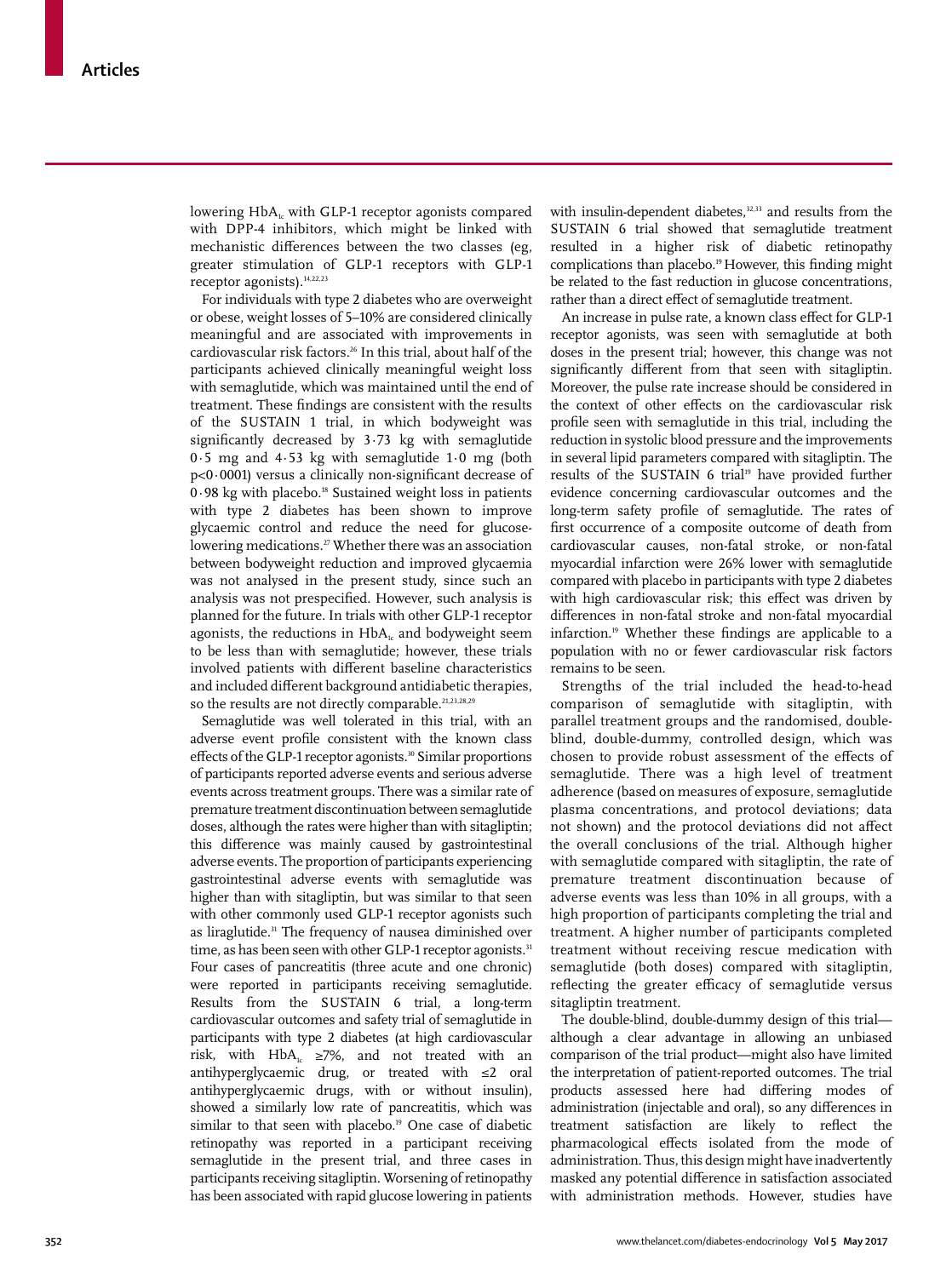shown that, generally, patients do not necessarily associate injectable therapies with a negative effect on treatment satisfaction if efficacy is greater. $22,34$ 

Although the trial was sufficiently long in duration to assess the primary outcome of  $HbA_{1c}$ , it was short in view of the chronic nature of diabetes and also underpowered to assess differences between treatments for rare safety issues, such as alterations of the exocrine pancreas and thyroid. Longer and more extensive trial data will be needed to further assess the safety of semaglutide. Additionally, although the inclusion criteria included participants receiving stable treatment with metformin, pioglitazone, or rosiglitazone alone, or a combination of metformin and pioglitazone or rosiglitazone, very few participants were enrolled on thiazolidinediones, whether alone or in combination. Thus, the findings in this study subpopulation should be interpreted with caution. Finally, participants enrolled in this trial were generally younger than 60 years, had normal renal function, and a BMI lower than 30 kg/m², which might be different from clinical practice.

In summary, once-weekly semaglutide 0·5 mg and semaglutide 1·0 mg were superior to sitagliptin, providing up to three times greater glycaemic control and weight loss, in participants with type 2 diabetes on metformin, thiazolidinediones, or both, after 56 weeks of treatment. Semaglutide was well tolerated, with a safety profile similar to that of other GLP-1 receptor agonists. On the basis of these results, we conclude that once-weekly semaglutide is a promising treatment option as an add-on to metformin or thiazolidinediones when these drugs alone are insufficient to achieve glycaemic control in participants with type 2 diabetes.

#### **Contributors**

All authors participated in the trial design. BA, LM, HK, MS, and FC contributed to the conduct of the trial and the data collection. JDK and SHJ contributed to the data analysis. All authors interpreted the data and participated in writing the report, with the support of medical writing services provided by the funder. All authors read and approved the submitted version of the report.

#### **Declaration of interests**

In conducting this trial, BA has received honoraria for lecturing, consultancy, or both from GlaxoSmithKline, Merck Sharp & Dohme, Novartis, Novo Nordisk, and Sanofi. LM has received honoraria from Novo Nordisk, Sanofi, Janssen, Abbott, and Merck in his capacity as an advisor. HK has received research grants from Novo Nordisk and personal fees from Novo Nordisk and Eli Lilly. MS has received research grants from Novo Nordisk and AstraZeneca. JDK is a full-time employee of Novo Nordisk A/S and holds stock in the company. SHJ holds stock in Novo Nordisk A/S and, at the time of the trial, was an employee of the company. FC has received research grants from Novo Nordisk, Takeda Pharmaceuticals, and Boehringer Ingelheim and honoraria for advisory panels from Novo Nordisk, AstraZeneca, and Eli Lilly.

#### **Acknowledgments**

The trial was funded by Novo Nordisk A/S, Denmark. We thank all the participants, investigators, and trial-site staff who were involved in the conduct of the trial. We also thank Sayeh Tadayon and Uffe Jon Ploug (both from Novo Nordisk A/S, Søborg, Denmark) for their review of the draft report and input into the submitted report, and Lisa Langley (AXON Communications, London, UK) for medical writing and editorial assistance; they all received compensation from Novo Nordisk.

#### **References**

- 1 Inzucchi SE, Bergenstal RM, Buse JB, et al. Management of hyperglycemia in type 2 diabetes, 2015: a patient-centered approach: update to a position statement of the American Diabetes Association and the European Association for the Study of Diabetes. *Diabetes Care* 2015; **38:** 140–49.
- 2 Stark Casagrande S, Fradkin JE, Saydah SH, Rust KF, Cowie CC. The prevalence of meeting  $\mathrm{A_{\textsc{ic}}}$  blood pressure, and LDL goals among people with diabetes, 1988–2010. *Diabetes Care* 2013; **36:** 2271–79.
- American Diabetes Association. Standards of medical care in diabetes—2014. *Diabetes Care* 2014; **37** (suppl 1)**:** S14–80.
- 4 Handelsman Y, Bloomgarden ZT, Grunberger G, et al. American Association of Clinical Endocrinologists and American College of Endocrinology—clinical practice guidelines for developing a diabetes mellitus comprehensive care plan—2015. *Endocr Pract* 2015; **21** (suppl 1)**:** 1–87.
- 5 Holman RR, Paul SK, Bethel MA, Matthews DR, Neil HA. 10-year follow-up of intensive glucose control in type 2 diabetes. *N Engl J Med* 2008; **359:** 1577–89.
- 6 Rock CL, Flatt SW, Pakiz B, et al. Weight loss, glycemic control, and cardiovascular disease risk factors in response to differential diet composition in a weight loss program in type 2 diabetes: a randomized controlled trial. *Diabetes Care* 2014; **37:** 1573–80.
- Nau DP. Recommendations for improving adherence to type 2 diabetes mellitus therapy—focus on optimizing oral and non-insulin therapies. *Am J Manag Care* 2012; **18** (3 suppl)**:** S49–54.
- 8 Van Gaal L, Scheen A. Weight management in type 2 diabetes: current and emerging approaches to treatment. *Diabetes Care* 2015; **38:** 1161–72.
- 9 Brunton S. GLP-1 receptor agonists vs. DPP-4 inhibitors for type 2 diabetes: is one approach more successful or preferable than the other? *Int J Clin Pract* 2014; **68:** 557–67.
- 10 Madsbad S. Review of head-to-head comparisons of glucagon-like peptide-1 receptor agonists. *Diabetes Obes Metab* 2016; **18:** 317–32.
- Dailey MJ, Moran TH. Glucagon-like peptide 1 and appetite. *Trends Endocrinol Metab* 2013; **24:** 85–91.
- 12 Ahrén B. Inhibition of dipeptidyl peptidase-4 (DPP-4): a target to treat type 2 diabetes. *Curr Enz Inh* 2011; **7:** 206–17.
- 13 Herman GA, Stein PP, Thornberry NA, Wagner JA. Dipeptidyl peptidase-4 inhibitors for the treatment of type 2 diabetes: focus on sitagliptin. *Clin Pharmacol Ther* 2007; **81:** 761–67.
- Nauck M. Incretin therapies: highlighting common features and differences in the modes of action of glucagon-like peptide-1 receptor agonists and dipeptidyl peptidase-4 inhibitors. *Diabetes Obes Metab* 2016; **18:** 203–16.
- Madsbad S, Kielgast U, Asmar M, Deacon CF, Torekov SS, Holst JJ. An overview of once-weekly glucagon-like peptide-1 receptor agonists—available efficacy and safety data and perspectives for the future. *Diabetes Obes Metab* 2011; **13:** 394–407.
- 16 Polonsky WH, Fisher L, Hessler D, Bruhn D, Best JH. Patient perspectives on once-weekly medications for diabetes. *Diabetes Obes Metab* 2011; **13:** 144–49.
- 17 Lau J, Bloch P, Schäffer L, et al. Discovery of the once-weekly glucagon-like peptide-1 (GLP-1) analogue semaglutide. *J Med Chem* 2015; **58:** 7370–80.
- Sorli C, Harashima S-I, Tsoukas GM, et al. Efficacy and safety of once-weekly semaglutide monotherapy versus placebo in patients with type 2 diabetes (SUSTAIN 1): a double-blind, randomised, placebo-controlled, parallel-group, multinational, multicentre phase 3a trial. *Lancet Diabetes Endocrinol* 2017; **5:** 251–60.
- 19 Marso SP, Bain SC, Consoli A, et al. Semaglutide and cardiovascular outcomes in patients with type 2 diabetes. *N Engl J Med* 2016; **375:** 1834–44.
- 20 Seaquist ER, Anderson J, Childs B, et al. Hypoglycemia and diabetes: a report of a workgroup of the American Diabetes Association and the Endocrine Society. *Diabetes Care* 2013; **36:** 1384–95.
- 21 Nauck M, Weinstock RS, Umpierrez GE, Guerci B, Skrivanek Z, Milicevic Z. Efficacy and safety of dulaglutide versus sitagliptin after 52 weeks in type 2 diabetes in a randomized controlled trial (AWARD-5). *Diabetes Care* 2014; **37:** 2149–58.